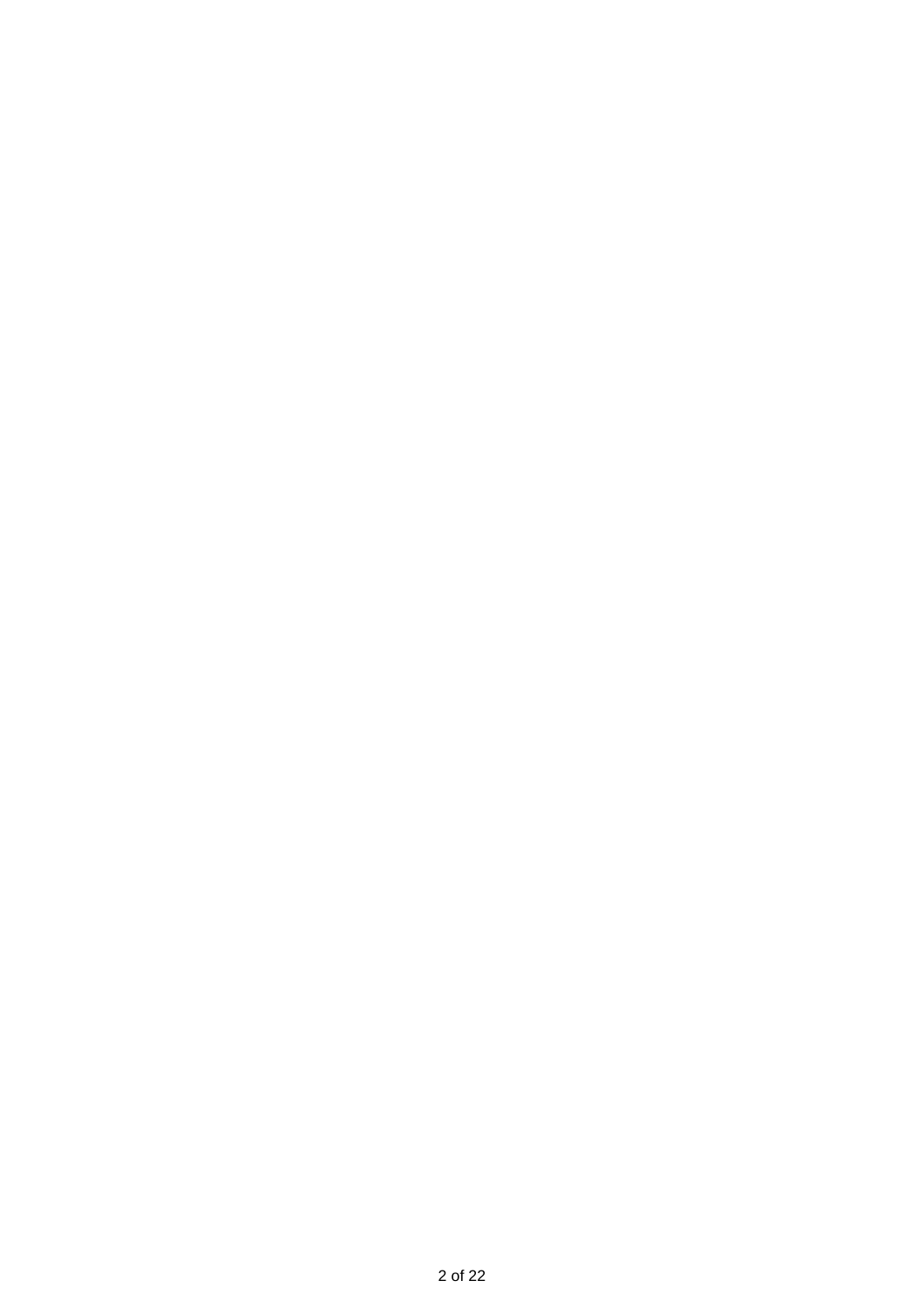| $\mathbf{1}$   | if its fine for both parties as a loving couple.                                                                                                                                                                                                                                                                                                                                                                                                                                                                                                                                                                                                            | Oct 22, 2012 3:34 PM  |
|----------------|-------------------------------------------------------------------------------------------------------------------------------------------------------------------------------------------------------------------------------------------------------------------------------------------------------------------------------------------------------------------------------------------------------------------------------------------------------------------------------------------------------------------------------------------------------------------------------------------------------------------------------------------------------------|-----------------------|
| 2              | That doesn't mean it's easy.                                                                                                                                                                                                                                                                                                                                                                                                                                                                                                                                                                                                                                | Oct 18, 2012 1:15 PM  |
| 3              | HOwever even christians I have met sometimes don't believe this                                                                                                                                                                                                                                                                                                                                                                                                                                                                                                                                                                                             | Sep 30, 2012 7:22 AM  |
| 4              | I accept Gods standards but find it very hard to be in a relationship after<br>having been married and resist temptation. I have been divorced for 5 years.<br>God asked me to stop masturbating I have achieve 2 years of this. God<br>desires purity, man its hard as I adore sex an intimacy. its a living daily<br>sacrifice I trust he will bless my obedience to him. I have found on this site<br>most people think its ok to have sex before marriage and actually condone it.<br>its hard to find anyone on the site that hold to biblical truths which is very sad<br>and a sign of the great apostatcy in Church teachings.                      | Sep 24, 2012 3:02 PM  |
| 5              | Before my marriage broke down I would say sex only in marriage, but the<br>breakdown was partly due to my husband and I not being compatible<br>emotionally and sexually                                                                                                                                                                                                                                                                                                                                                                                                                                                                                    | Sep 22, 2012 9:18 AM  |
| 6              | I think it depends who you are in a relationship with and what their views on<br>this are. I think this is the most difficult issue when you are dating as it can<br>be difficult to find someone who is willing to wait till you are in a relationship<br>yet alone wait till marriage.                                                                                                                                                                                                                                                                                                                                                                    | Sep 20, 2012 9:59 AM  |
| $\overline{7}$ | Sex is brilliant.                                                                                                                                                                                                                                                                                                                                                                                                                                                                                                                                                                                                                                           | Sep 18, 2012 8:15 AM  |
| 8              | It takes strong commitment to God, patience, and also deep love and respect<br>for someone to wait until marriage with someone.                                                                                                                                                                                                                                                                                                                                                                                                                                                                                                                             | Sep 13, 2012 7:34 PM  |
| $9\,$          | Because we are only human sometimes it can be hard especially if you<br>believe you found love                                                                                                                                                                                                                                                                                                                                                                                                                                                                                                                                                              | Sep 12, 2012 2:03 PM  |
| 10             | Any sexual encounter outside marriage has serious spiritual consequences if<br>it is not repented of and cleansed because sex with someone forms a soul<br>tie.                                                                                                                                                                                                                                                                                                                                                                                                                                                                                             | Sep 4, 2012 3:53 PM   |
| 11             | Some people may be ready to have that sort of commitment outside<br>marriage but I think one should only make that sort of commitment after<br>getting married.                                                                                                                                                                                                                                                                                                                                                                                                                                                                                             | Sep 4, 2012 2:20 AM   |
| 12             | i wish i was still a virgin. i now believe sex belongs only in marriage but had<br>to find out the hard way                                                                                                                                                                                                                                                                                                                                                                                                                                                                                                                                                 | Sep 1, 2012 5:02 PM   |
| 13             | I suppose waiting for marriage is ideal but is not right for everyone.                                                                                                                                                                                                                                                                                                                                                                                                                                                                                                                                                                                      | Sep 1, 2012 1:14 PM   |
| 14             | Its difficult, as I have dted a couple of non christian who base their<br>relationship on sex, its very difficult to not want it also, as unashamedly, I<br>enjoy sex very much. I just do not want relationships where that is what is<br>the dominant feature. I have dated 3 men in 9 years and that did not last past<br>a couple of dates as, i found i was weak when it cam onto sex and so<br>withdrew from the relationship. This time i am determined to do it my way<br>and hence why i have joined christian Connections, hopefully finding a friend<br>or relationship based on everything else but sex and especial sharing the<br>same faith. | Aug 30, 2012 12:19 PM |
| 15             | For me sex Is for husband in wife u will enjoy it . But sex outside merriege<br>is a sin                                                                                                                                                                                                                                                                                                                                                                                                                                                                                                                                                                    | Aug 30, 2012 3:14 AM  |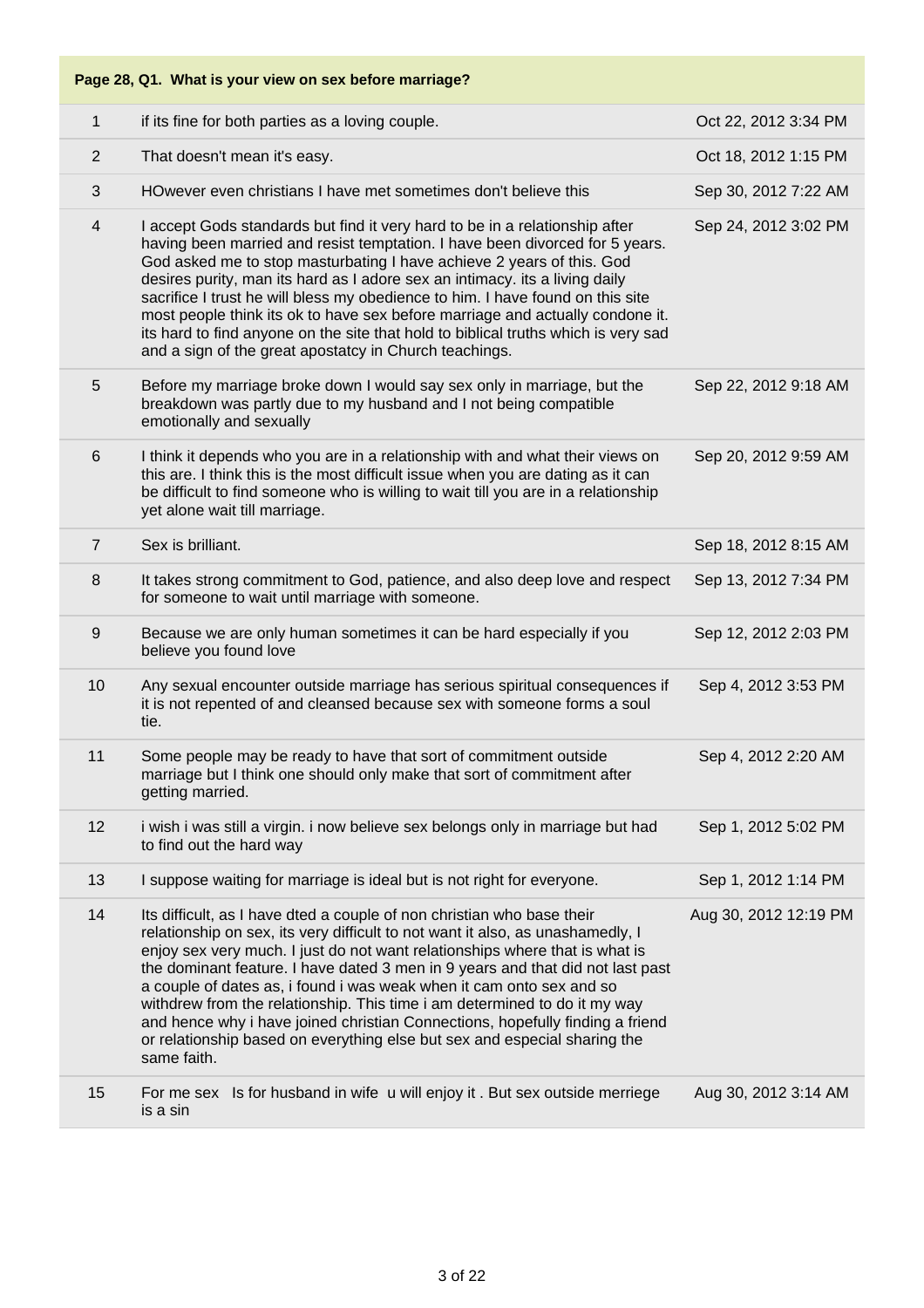| 16 | I have thought that as long as there is the long term commitment working<br>towards marriage, then it would be ok, but as that did not work out, I felt I did<br>not honour myself, God and that he did not either. So I now change my mind<br>and find I am looking for a soul mate not a sex partner, although I admit<br>passion and attraction are very, very important glue factors in keeping<br>people together.                                                                                                                                                                 | Aug 29, 2012 12:21 PM |
|----|-----------------------------------------------------------------------------------------------------------------------------------------------------------------------------------------------------------------------------------------------------------------------------------------------------------------------------------------------------------------------------------------------------------------------------------------------------------------------------------------------------------------------------------------------------------------------------------------|-----------------------|
| 17 | I in't stick to this and bitterly regret it now.                                                                                                                                                                                                                                                                                                                                                                                                                                                                                                                                        | Aug 29, 2012 12:17 PM |
| 18 | Speaking from experience, if you really want the Lord to be at the centre, you<br>should wait. Its Biblical and for me, it destroyed the relationship.                                                                                                                                                                                                                                                                                                                                                                                                                                  | Aug 28, 2012 10:14 AM |
| 19 | Going out with non christian and at the age of 42 i finally gave in. Not happy<br>with self but thats how it is. I am leading a double life as my church leaders<br>dont even know that I am back with him. When we spilt up the first time they<br>were so happy - no awareness that I might be lonely just pleased it was over.<br>there attitued made it easy for me to get back with him and they dont know. i<br>wont take on leading in the church any more as i feel it is wrong but i cant tell<br>anyone. he just thhinks it is funny. prob doesnt help his view of the church | Aug 28, 2012 4:15 AM  |
| 20 | Do you mean total sex?                                                                                                                                                                                                                                                                                                                                                                                                                                                                                                                                                                  | Aug 27, 2012 11:10 AM |
| 21 | Not been in a relationship so don't know whether would be hard to live by or<br>not                                                                                                                                                                                                                                                                                                                                                                                                                                                                                                     | Aug 26, 2012 4:32 AM  |
| 22 | a challenge though.                                                                                                                                                                                                                                                                                                                                                                                                                                                                                                                                                                     | Aug 25, 2012 10:20 AM |
| 23 | I beleive sex is for marriage but it's hard in reality                                                                                                                                                                                                                                                                                                                                                                                                                                                                                                                                  | Aug 24, 2012 11:42 AM |
| 24 | But it's not easy                                                                                                                                                                                                                                                                                                                                                                                                                                                                                                                                                                       | Aug 24, 2012 4:05 AM  |
| 25 | sex belongs in marriage but it is hard to stick to that today                                                                                                                                                                                                                                                                                                                                                                                                                                                                                                                           | Aug 23, 2012 3:11 PM  |
| 26 | I think the ideal is no sex before marriage and I would advocate that for most<br>peopel but in as in everything I think individual circumstances and faith<br>experience have to be taken into consideration.                                                                                                                                                                                                                                                                                                                                                                          | Aug 23, 2012 2:17 AM  |
| 27 | Outside marriage - problem for woman if relationship breaks up and she has<br>got pregnant                                                                                                                                                                                                                                                                                                                                                                                                                                                                                              | Aug 22, 2012 3:25 PM  |
| 28 | I have never had sex because I believe it is only for marriage, but that<br>standpoint is not an easy one to uphold, particularly when other Christians<br>advocate 'try before you buy' and other similar beliefs                                                                                                                                                                                                                                                                                                                                                                      | Aug 21, 2012 9:33 AM  |
| 29 | It is against GODS law, but i have been weak in the past                                                                                                                                                                                                                                                                                                                                                                                                                                                                                                                                | Aug 21, 2012 5:27 AM  |
| 30 | I am not able to comment on this as i know what I believe now is not what I<br>did before I became a Christian                                                                                                                                                                                                                                                                                                                                                                                                                                                                          | Aug 17, 2012 12:59 AM |
| 31 | i had my children before i became a christian but now believe no sex before<br>marriage                                                                                                                                                                                                                                                                                                                                                                                                                                                                                                 | Aug 16, 2012 7:07 PM  |
| 32 | This didn't use to be the case but i've learnt from the past                                                                                                                                                                                                                                                                                                                                                                                                                                                                                                                            | Aug 16, 2012 4:18 AM  |
| 33 | but would prefur to marey                                                                                                                                                                                                                                                                                                                                                                                                                                                                                                                                                               | Aug 14, 2012 8:35 AM  |
| 34 | I think it is unrealistic in modern times to abstain for 2/3 year period or more<br>during a courtship                                                                                                                                                                                                                                                                                                                                                                                                                                                                                  | Aug 13, 2012 7:06 PM  |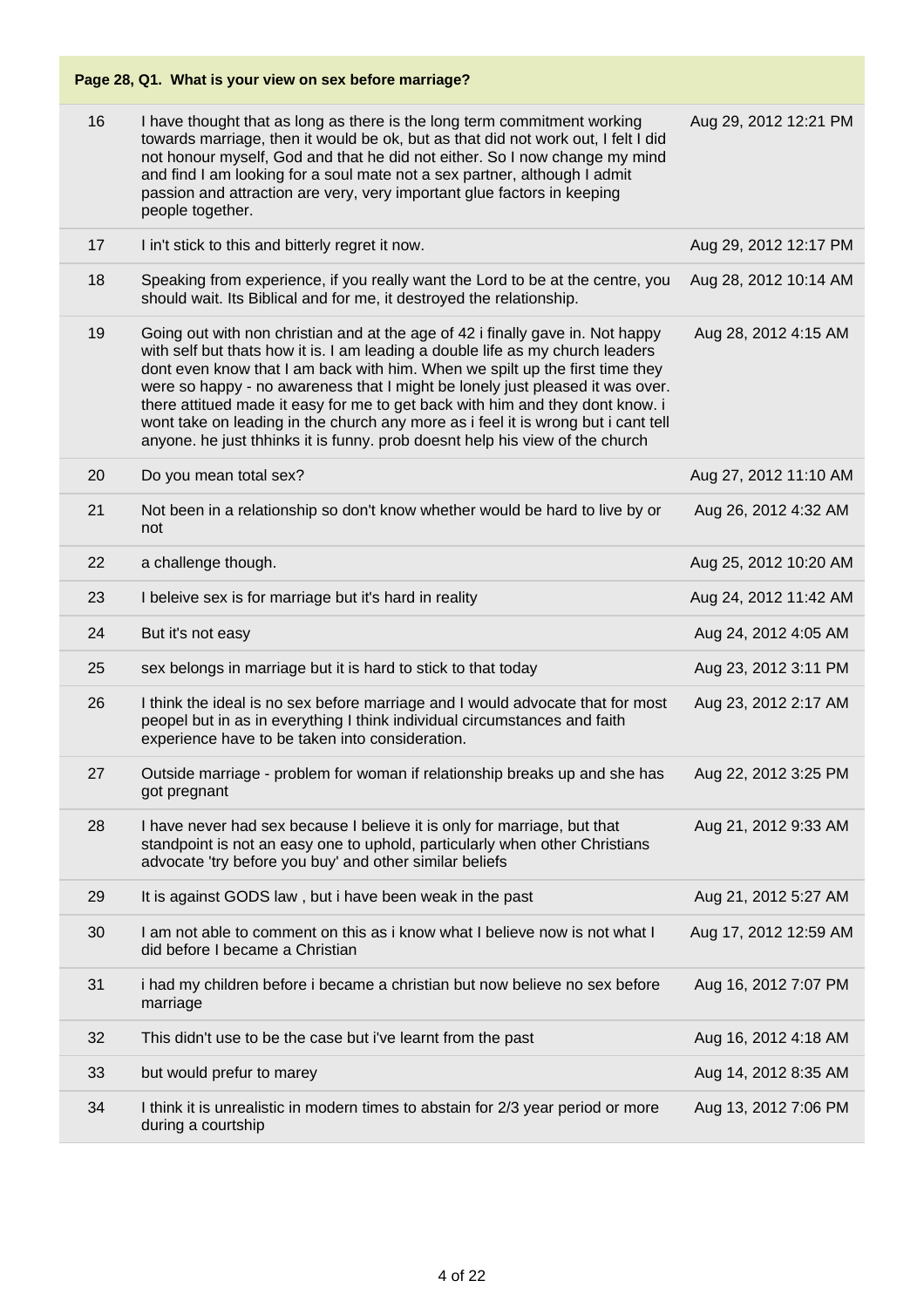| 35 | I've lived by that so far. I would have been very damaged had I not lived by<br>that teaching!                                                                                                                                                                                                                                    | Aug 12, 2012 10:43 AM |
|----|-----------------------------------------------------------------------------------------------------------------------------------------------------------------------------------------------------------------------------------------------------------------------------------------------------------------------------------|-----------------------|
| 36 | sametims I can t control my self                                                                                                                                                                                                                                                                                                  | Aug 10, 2012 11:17 AM |
| 37 | If i was in a serious relationship i could see that could be a problem                                                                                                                                                                                                                                                            | Aug 8, 2012 12:40 PM  |
| 38 | i used to have pre-marital sex but do not anymore i dont know if i am at the<br>stage where i can give an honest ansewer                                                                                                                                                                                                          | Aug 8, 2012 7:52 AM   |
| 39 | I think it can be in a loving relationship but I personally would rather save it. I<br>think the Church puts far too much emphasis on this issue but doesn't really<br>talk about reasons which makes people feel guilty.                                                                                                         | Aug 7, 2012 5:44 PM   |
| 40 | Shame most guys don't agree with me!                                                                                                                                                                                                                                                                                              | Aug 7, 2012 2:03 PM   |
| 41 | when you have been married and divorced it seems the boundaries on this<br>area can become fuzzy                                                                                                                                                                                                                                  | Aug 7, 2012 2:00 AM   |
| 42 | For you to be "married" in the eyes of God, you do not have to be married<br>according to the law of humans. If you are in a committed relationship and<br>love each other that much, then sex should not be a problem.                                                                                                           | Aug 5, 2012 7:14 PM   |
| 43 | In fairness, being overweight makes this a lot easier. Nobody wants to sleep<br>with me anyway! :)                                                                                                                                                                                                                                | Aug 5, 2012 3:11 PM   |
| 44 | I have Christian friends who struggle with this                                                                                                                                                                                                                                                                                   | Aug 3, 2012 3:21 AM   |
| 45 | I do not believe in sex before marriage but almost every man I have been in<br>a relationship with has slept with someone before marriage or worries about<br>the fact that they haven't slept with anyone. I have always ended up<br>compromising physically in some way even though I have not actually had<br>sex              | Aug 1, 2012 4:20 PM   |
| 46 | inc gay relationships                                                                                                                                                                                                                                                                                                             | Jul 31, 2012 4:29 AM  |
| 47 | i know its best not to as it can hurt us but i believe god forgives all sins but i<br>am very cautious as someone told me if you have sex you take on the spirits<br>of the other person so that scares me off very much but if a sins as bad as<br>other sins are if we do it and repent its ok                                  | Jul 30, 2012 2:18 PM  |
| 48 | provided you have a committment to marriage                                                                                                                                                                                                                                                                                       | Jul 30, 2012 3:48 AM  |
| 49 | It is difficult especially coming from a marrige or someone who has been in<br>the world before, however God is able to change desires as we seek him. It<br>can also be difficult as you meet another christian begins a relationship then<br>reliase that this person does not share your views about waiting until<br>marrige. | Jul 29, 2012 10:10 AM |
| 50 | Still waiting sadly                                                                                                                                                                                                                                                                                                               | Jul 29, 2012 9:27 AM  |
| 51 | Still waiting sadly                                                                                                                                                                                                                                                                                                               | Jul 29, 2012 2:39 AM  |
| 52 | Sex should only be part of marriage, but I can't say that I've stayed true to<br>that in the past.                                                                                                                                                                                                                                | Jul 28, 2012 11:21 AM |
| 53 | As a Christian I want to abstain from sex before marriage                                                                                                                                                                                                                                                                         | Jul 21, 2012 5:01 AM  |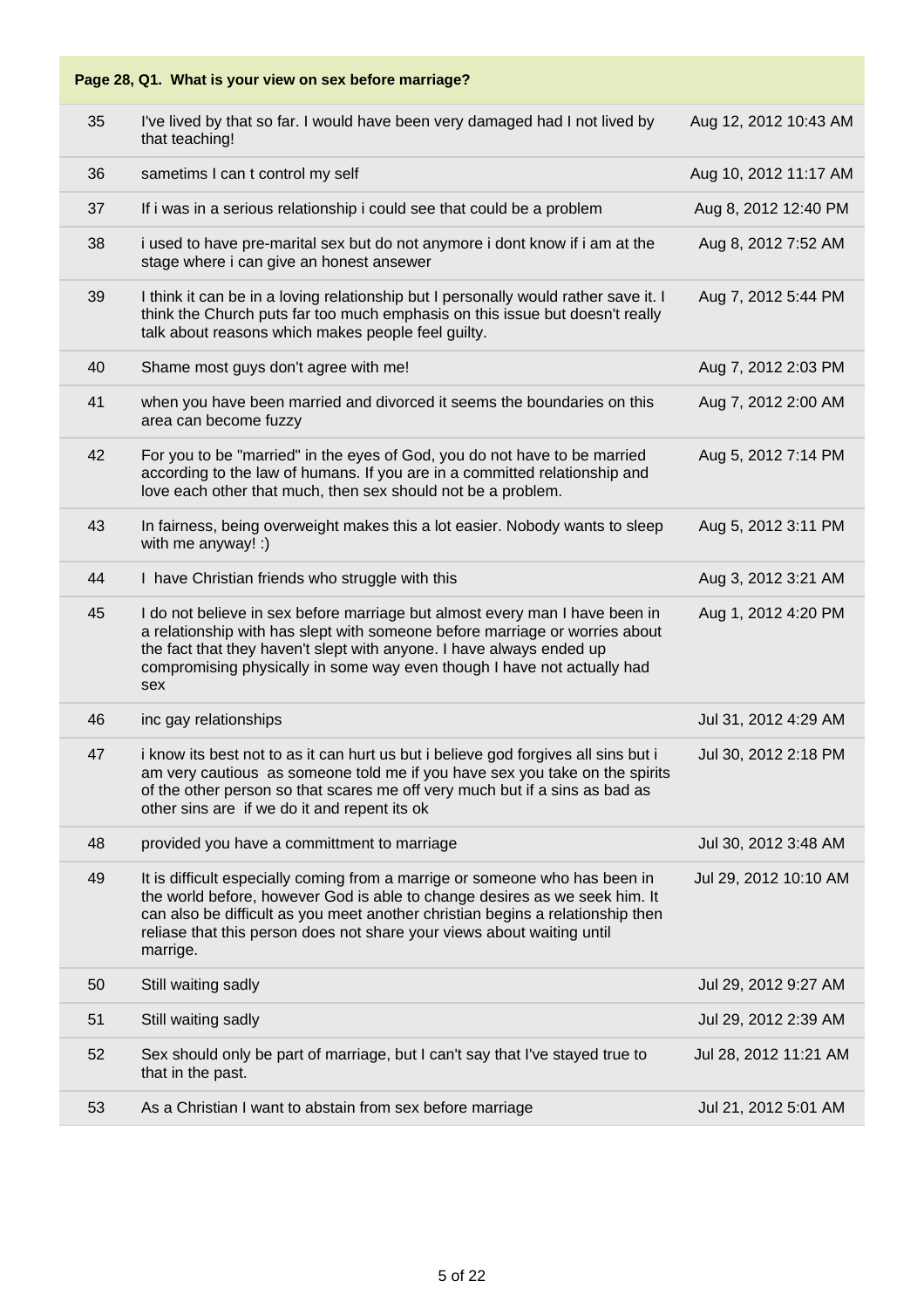| Page 28, Q1. What is your view on sex before marriage? |                                                                                                                                                                                                                                                                                                                                                                                                                                                                               |                       |  |
|--------------------------------------------------------|-------------------------------------------------------------------------------------------------------------------------------------------------------------------------------------------------------------------------------------------------------------------------------------------------------------------------------------------------------------------------------------------------------------------------------------------------------------------------------|-----------------------|--|
| 54                                                     | It only works to abstain if u are both committed to it. However, I would only<br>consider it in a long term relationship.                                                                                                                                                                                                                                                                                                                                                     | Jul 21, 2012 4:28 AM  |  |
| 55                                                     | Strangely, I now think it's best to be celibate until first marriage. Now I would<br>be happy to have sex before any further marriage.                                                                                                                                                                                                                                                                                                                                        | Jul 19, 2012 7:25 AM  |  |
| 56                                                     | this issue can cause couples to split up, it's very serious.                                                                                                                                                                                                                                                                                                                                                                                                                  | Jul 18, 2012 10:00 AM |  |
| 57                                                     | God made us sexual people but does not want us to abuse it. You marry<br>someone spiritually when you have sex with them not when you get a piece<br>of paper. Thats scriptual.                                                                                                                                                                                                                                                                                               | Jul 17, 2012 10:21 AM |  |
| 58                                                     | This is the ideal and standard I believe set by God and I think this holds for<br>Christians, but there are people who have different values and sleep<br>together before marriage and then go onto have happy, faithful and loving<br>marriages. I respect them, I do not judge them.                                                                                                                                                                                        | Jul 16, 2012 5:17 PM  |  |
| 59                                                     | My views are changing. I used to believe that sex in a committed relationship<br>was ok but now I think i should wait.                                                                                                                                                                                                                                                                                                                                                        | Jul 16, 2012 2:31 PM  |  |
| 60                                                     | its others that dont take the same beleif that causes problems                                                                                                                                                                                                                                                                                                                                                                                                                | Jul 16, 2012 11:22 AM |  |
| 61                                                     | As regards the previous question. what people believe and what is taught<br>are two distinct things. One may be taught that sex outside marriage is not<br>acceptable but the listener may not BELIEVE this teaching. The question is<br>ambiguous.                                                                                                                                                                                                                           | Jul 16, 2012 1:23 AM  |  |
| 62                                                     | I think it would by hypocritical for me to answer this                                                                                                                                                                                                                                                                                                                                                                                                                        | Jul 14, 2012 3:10 PM  |  |
| 63                                                     | I have found this more difficult in the past and it is difficult when you are<br>seriously dating someone. You have to both strongly share that conviction!                                                                                                                                                                                                                                                                                                                   | Jul 13, 2012 1:33 PM  |  |
| 64                                                     | I waited in my first marriage and I think issues with waiting for years before<br>then marrying (we were still only 24 when we married and 29 when we<br>divorced) had a negative impact. I think it can be detrimental to wait too long<br>as the relationship can then become more like a friendship only. The solution<br>that many Christians take of marrying within five minutes is not something I<br>would do to overcome this as once married it should be for life! | Jul 13, 2012 7:17 AM  |  |
| 65                                                     | If they are both on track to marry                                                                                                                                                                                                                                                                                                                                                                                                                                            | Jul 13, 2012 12:37 AM |  |
| 66                                                     | i think one thing for me and something else for others - not sure it would be<br>right for me                                                                                                                                                                                                                                                                                                                                                                                 | Jul 12, 2012 1:54 PM  |  |
| 67                                                     | Again, my views would not be backed by the bible                                                                                                                                                                                                                                                                                                                                                                                                                              | Jul 12, 2012 1:37 PM  |  |
| 68                                                     | It's much better this way                                                                                                                                                                                                                                                                                                                                                                                                                                                     | Jul 12, 2012 9:10 AM  |  |
| 69                                                     | I struggle with lust/pornography                                                                                                                                                                                                                                                                                                                                                                                                                                              | Jul 10, 2012 8:38 PM  |  |
| 70                                                     | DIDN'T ALWAYS FEEL THIS WAY BUT HAVE LEARNED NOT TO<br>COMPROMISE THE TRUTH OF GOD'S WORD                                                                                                                                                                                                                                                                                                                                                                                     | Jul 10, 2012 8:59 AM  |  |
| 71                                                     | One of my big regrets is that my former husband and I had sex before we<br>were married. We were young and it really set the standard for what was to<br>come. I wouldn't make the the same mistake again!                                                                                                                                                                                                                                                                    | Jul 10, 2012 3:45 AM  |  |
| 72                                                     | but I'm 50 now, it was different as a youngster                                                                                                                                                                                                                                                                                                                                                                                                                               | Jul 9, 2012 2:51 PM   |  |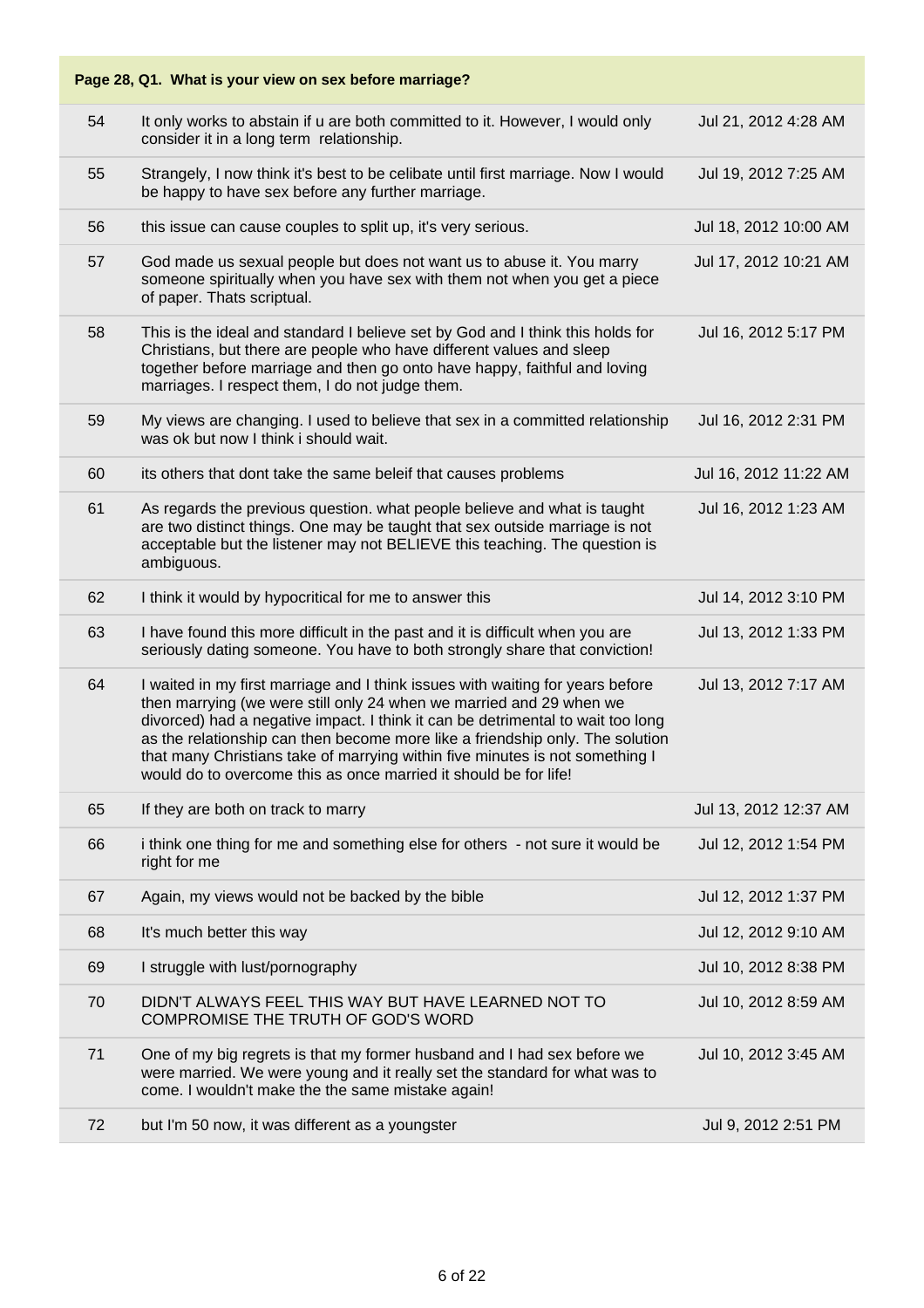| Page 28, Q1. What is your view on sex before marriage? |                                                                                                                                                                                                                                                                                                                                                                                                                                                                                                                                                                                                                                    |                      |  |
|--------------------------------------------------------|------------------------------------------------------------------------------------------------------------------------------------------------------------------------------------------------------------------------------------------------------------------------------------------------------------------------------------------------------------------------------------------------------------------------------------------------------------------------------------------------------------------------------------------------------------------------------------------------------------------------------------|----------------------|--|
| 73                                                     | I accept and live by this belief but is still hard at times.                                                                                                                                                                                                                                                                                                                                                                                                                                                                                                                                                                       | Jul 7, 2012 6:58 AM  |  |
| 74                                                     | however it's not possible to stay completely without some physical intimace<br>when you are courting                                                                                                                                                                                                                                                                                                                                                                                                                                                                                                                               | Jul 6, 2012 2:55 AM  |  |
| 75                                                     | It is difficult to accept when you are pushing 50 plus and have not found a<br>partner. It is difficult to trust God for a partner when there is no one around,                                                                                                                                                                                                                                                                                                                                                                                                                                                                    | Jul 5, 2012 5:14 PM  |  |
| 76                                                     | The first statement is what every Christian aims for, many fall short but none<br>of us is perfect                                                                                                                                                                                                                                                                                                                                                                                                                                                                                                                                 | Jul 5, 2012 12:06 PM |  |
| 77                                                     | i think we'vebeenset up to fail                                                                                                                                                                                                                                                                                                                                                                                                                                                                                                                                                                                                    | Jul 4, 2012 5:41 PM  |  |
| 78                                                     | before marriage it complicates alot of things                                                                                                                                                                                                                                                                                                                                                                                                                                                                                                                                                                                      | Jul 4, 2012 3:14 PM  |  |
| 79                                                     | I have refused to have sex because I do believe in sex within marriage BUT<br>I'm not sure how I would act in another relationship                                                                                                                                                                                                                                                                                                                                                                                                                                                                                                 | Jul 4, 2012 12:17 PM |  |
| 80                                                     | This is for me at this age, having not had sexual intercourse but I don't know<br>how far that has been out of a fear of intimacy rather than obedience or trust<br>in God.                                                                                                                                                                                                                                                                                                                                                                                                                                                        | Jul 4, 2012 9:28 AM  |  |
| 81                                                     | Being divorced I have already experienced a loving sexual relationship within<br>marriage. It is harder therefore to abstain if a new relationship develops.                                                                                                                                                                                                                                                                                                                                                                                                                                                                       | Jul 4, 2012 8:39 AM  |  |
| 82                                                     | one may have ideals but turning them into rules can cause problems. OT<br>and even NT marriages were not as legalistic and sex did take place after<br>the couple were engaged. Originally a man took a woman into his tent and<br>that meant he would be marrying her (Ruth and Boaz). Just because men<br>and women can get away with not honouring this concept does not mean it<br>invalidates it for everyone else. Putting the whole focus of being a Christian<br>on sex is unhealthy as the focus is on helping others and doing our bit in life,<br>not staying in with crossed legs, scared of being taken advantage of. | Jul 3, 2012 3:37 PM  |  |
| 83                                                     | i know that sex outside of a loving relationship is not ideal                                                                                                                                                                                                                                                                                                                                                                                                                                                                                                                                                                      | Jul 3, 2012 1:31 PM  |  |
| 84                                                     | i have done things im not proud of in the past but now try to live by my<br>answer                                                                                                                                                                                                                                                                                                                                                                                                                                                                                                                                                 | Jul 3, 2012 12:50 PM |  |
| 85                                                     | if two people love each other of course they want to share the physcial side,<br>so get married.                                                                                                                                                                                                                                                                                                                                                                                                                                                                                                                                   | Jul 3, 2012 9:24 AM  |  |
| 86                                                     | I visited froends in St Helens at Christmas, and the SA officer preaching<br>looked right at me while talking about the birth of Jesus and said "sex before<br>marriage is wrong" - I felt that message was specifically for me as we had<br>eye contact when she spoke                                                                                                                                                                                                                                                                                                                                                            | Jul 3, 2012 8:35 AM  |  |
| 87                                                     | i believe what the bible says about this and i have never had full intercourse,<br>but i find the middle ground extremely difficult and have slipped up in this<br>area!                                                                                                                                                                                                                                                                                                                                                                                                                                                           | Jul 3, 2012 7:49 AM  |  |
| 88                                                     | Sex must go eith committment in the relatnship                                                                                                                                                                                                                                                                                                                                                                                                                                                                                                                                                                                     | Jul 3, 2012 1:55 AM  |  |
| 89                                                     | The church can be rather extreme with regard to its teaching on sex however<br>I believe that a strong guideline needs to be set to deter too much<br>irresponsible behaviour                                                                                                                                                                                                                                                                                                                                                                                                                                                      | Jul 3, 2012 1:43 AM  |  |
| 90                                                     | Me and my boyfriend find it difficult but try to avoid situations where it is                                                                                                                                                                                                                                                                                                                                                                                                                                                                                                                                                      | Jul 2, 2012 11:40 PM |  |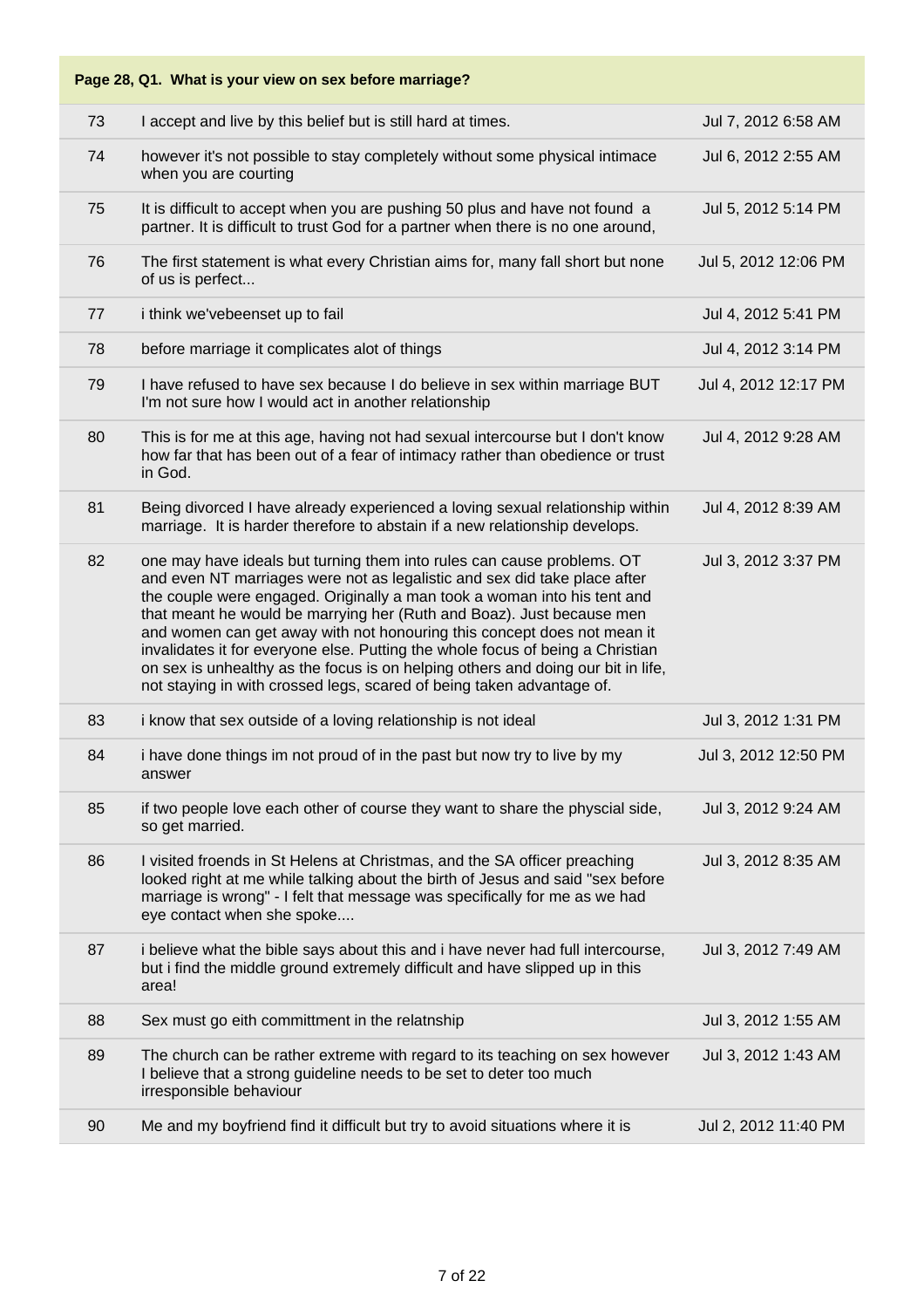|     | difficult                                                                                                                                                                                                                                                                                                                                                                                    |                       |
|-----|----------------------------------------------------------------------------------------------------------------------------------------------------------------------------------------------------------------------------------------------------------------------------------------------------------------------------------------------------------------------------------------------|-----------------------|
| 91  | I'm questioning this as well as what is marriage                                                                                                                                                                                                                                                                                                                                             | Jul 2, 2012 2:55 PM   |
| 92  | A histiory of having suffered sexual abuse makes it even more complicated                                                                                                                                                                                                                                                                                                                    | Jul 2, 2012 2:18 PM   |
| 93  | I was treated very badly in this area of my marriage                                                                                                                                                                                                                                                                                                                                         | Jul 2, 2012 1:36 PM   |
| 94  | saying this, i believe that but at 25 it is very difficult to keep that in practice,<br>when i have come from a non christian background and have already had<br>sex, its almost as if "i know what im missing" but i do understand why it is<br>wrong and try my best to keep away from it but its difficult, VERY difficult                                                                | Jul 2, 2012 1:19 PM   |
| 95  | previous question (32) poorly worded and impossible to answer!                                                                                                                                                                                                                                                                                                                               | Jul 2, 2012 12:55 PM  |
| 96  | I did not stick to this belief due to peer pressure when younger but have<br>always regretted it as the value of sex has been devalued for me.                                                                                                                                                                                                                                               | Jul 2, 2012 12:16 PM  |
| 97  | I assume by "sex" you mean going "all the way"?                                                                                                                                                                                                                                                                                                                                              | Jul 2, 2012 12:15 PM  |
| 98  | It's morally easier to take this view if there is no possibility of conceiving<br>children, but even so the relationship needs to be a committed one                                                                                                                                                                                                                                         | Jul 2, 2012 11:59 AM  |
| 99  | This is in interesting list of options as it seems to me that most people who<br>are not Christians believe that a high level of promiscuity is acceptable. I                                                                                                                                                                                                                                | Jul 2, 2012 10:51 AM  |
| 100 | I totally agree sex is for marrige, still tempted by the flesh and relying on<br>transformation by the HS                                                                                                                                                                                                                                                                                    | Jul 2, 2012 6:48 AM   |
| 101 | Gets harder with every year                                                                                                                                                                                                                                                                                                                                                                  | Jul 1, 2012 2:45 PM   |
| 102 | Though the older I get the more difficult this becomes when non-christians<br>want to date me and the more I find out that a lot of my peers though<br>agreeing with no sex before marriage have been having sex. Further I have<br>not been faced with the temptation that often so has been easier to avoid.                                                                               | Jul 1, 2012 5:58 AM   |
| 103 | i found that hard to live by and so I wouldn't judge others now.                                                                                                                                                                                                                                                                                                                             | Jun 29, 2012 12:42 PM |
| 104 | as a divorcee I have found some men wont consider a relationship with me<br>because I have been married and had sex                                                                                                                                                                                                                                                                          | Jun 28, 2012 3:37 PM  |
| 105 | I find it hard but I do live by it The response listed makes it sound as<br>though because it's rd it can't be lived by.                                                                                                                                                                                                                                                                     | Jun 28, 2012 1:14 PM  |
| 106 | We have come v close. Our wedding is just under a year away. It's difficult<br>to abstain - we decided not to have sex. But despite crossing some lines<br>(repentance follows), we believe that if we didn't agree with sex before<br>marriage, we might have broken up by now.                                                                                                             | Jun 27, 2012 6:19 PM  |
| 107 | I hav fallen short many times, to my shame - and would be great if I felt that I<br>could talk to church leaders about this, but I really can't see this happening -<br>they're well meaning, but judgemental                                                                                                                                                                                | Jun 26, 2012 1:40 PM  |
| 108 | I'm fine with it as a truth about God's best. I don't find it hard to live by or<br>accept. So I am ; fine' with it in that sense. But it is not always easy in our<br>over-sexualised society to hold onto the idea that it is God's best - that truth<br>is vulnerable at times, hence again there needing to be discipline, and<br>intimacy of other forms in relationships with friends. | Jun 26, 2012 12:15 PM |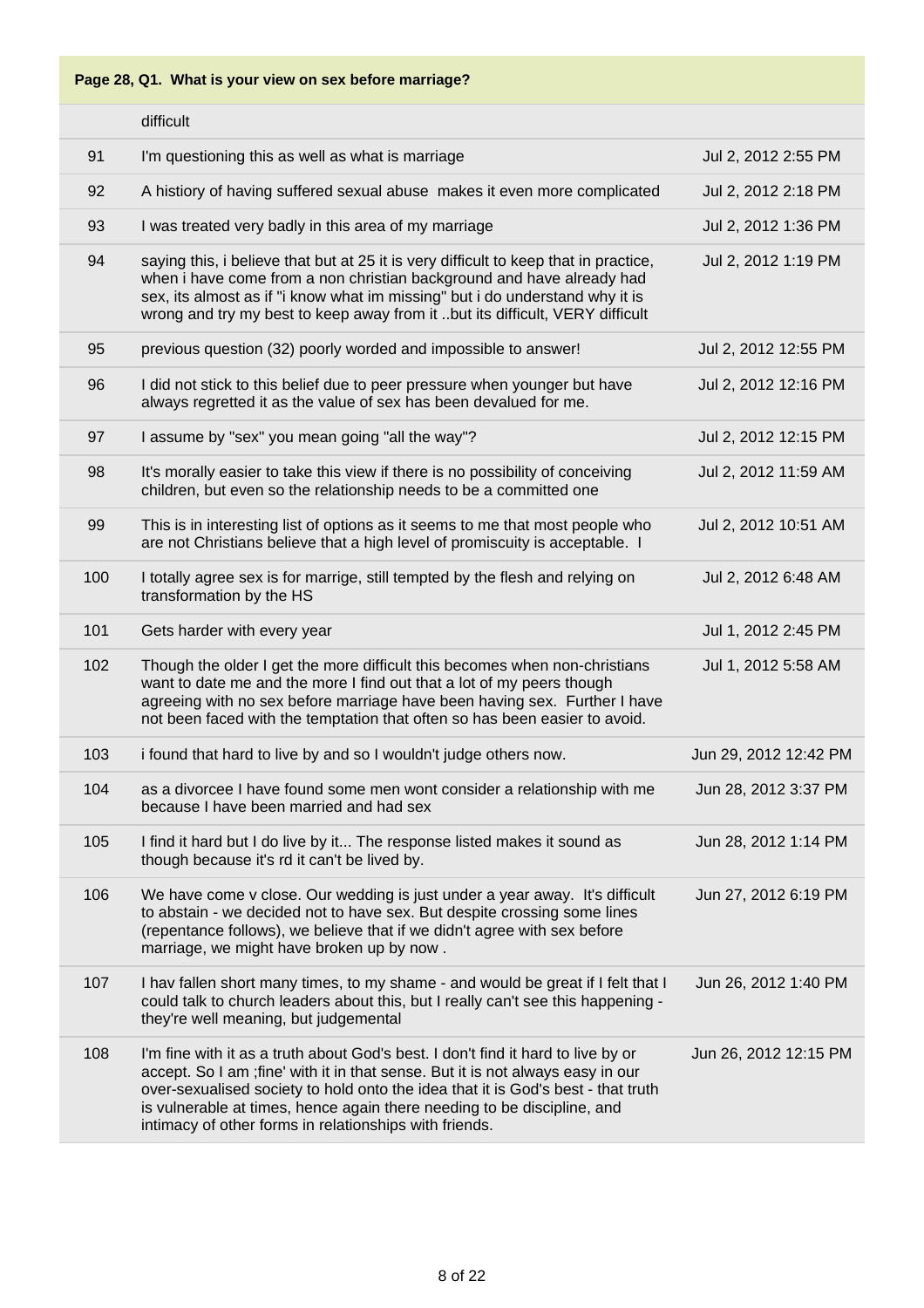| Page 28, Q1. What is your view on sex before marriage? |                                                                                                                                                                                                                                                                                                                                                                                                                                      |                       |  |
|--------------------------------------------------------|--------------------------------------------------------------------------------------------------------------------------------------------------------------------------------------------------------------------------------------------------------------------------------------------------------------------------------------------------------------------------------------------------------------------------------------|-----------------------|--|
| 109                                                    | IT IS HARD BUT GODS WAY                                                                                                                                                                                                                                                                                                                                                                                                              | Jun 26, 2012 10:45 AM |  |
| 110                                                    | However, having been single for a long time, temptation is a challenge,<br>especially as many Christians seem to also struggle with this too!                                                                                                                                                                                                                                                                                        | Jun 25, 2012 3:35 PM  |  |
| 111                                                    | I have failed in this area and continue now to struggle but believe in no sex<br>before marriage.                                                                                                                                                                                                                                                                                                                                    | Jun 25, 2012 1:46 PM  |  |
| 112                                                    | I can see the benefits in restricting sex to marriage, but I also think it is piling<br>a lot of pressure onto the wedding night. I also think that for those of us who<br>became christians later in life, after having had loving monogamous<br>relationships as a non-christian, it is slightly at odds with 'saving oneself for<br>marriage". Ultimately, I think it is something for both parties in the couple to<br>agree on. | Jun 22, 2012 3:53 PM  |  |
| 113                                                    | i have struggled with this in the past and have made my mistakes but have<br>come to god to be forgiven for my sins and do his will not mine.                                                                                                                                                                                                                                                                                        | Jun 22, 2012 3:33 PM  |  |
| 114                                                    | Hard as it is, I believe this is what the Word of God teaches.                                                                                                                                                                                                                                                                                                                                                                       | Jun 22, 2012 2:58 PM  |  |
| 115                                                    | i certainly see that sex within a marriage is the ideal but i know i have fallen<br>short a number of times and think there God wouldn't want us to beat<br>ourselves up about it.                                                                                                                                                                                                                                                   | Jun 22, 2012 11:35 AM |  |
| 116                                                    | Maybe ok outside marriage when older and no kids involved                                                                                                                                                                                                                                                                                                                                                                            | Jun 22, 2012 10:41 AM |  |
| 117                                                    | what you believe and what you actually do is sometime different                                                                                                                                                                                                                                                                                                                                                                      | Jun 21, 2012 9:03 PM  |  |
| 118                                                    | Having come to faith post marriage and now coming to dating second time<br>around -it is a whole different way of being - how different it is to date as a<br>christian who has had relationships before in the secular full on sexual<br>context -scary and hard to live up to and understand!                                                                                                                                      | Jun 21, 2012 3:14 PM  |  |
| 119                                                    | I ticked the first box as I totally accept it but struggle with temptation.                                                                                                                                                                                                                                                                                                                                                          | Jun 21, 2012 12:04 PM |  |
| 120                                                    | God's word is clear on this - sex belongs in marriage and nowhere else.                                                                                                                                                                                                                                                                                                                                                              | Jun 21, 2012 9:56 AM  |  |
| 121                                                    | I would love to believe it is just for marriage, but sometimes there is no<br>choice!                                                                                                                                                                                                                                                                                                                                                | Jun 21, 2012 8:09 AM  |  |
| 122                                                    | Its hard to keep to this action; we need to be pastoral in our approach.                                                                                                                                                                                                                                                                                                                                                             | Jun 21, 2012 6:54 AM  |  |
| 123                                                    | difficult to explain this view, plus Sex is a significant part of a relationship, not<br>knowing what it's like with partner before marriage can result in problems                                                                                                                                                                                                                                                                  | Jun 21, 2012 6:36 AM  |  |
| 124                                                    | This is one thing i have really struggled with, before uni i believed no sex<br>before marriage, but i have met people and been in situations which have<br>changed my mind                                                                                                                                                                                                                                                          | Jun 20, 2012 4:15 PM  |  |
| 125                                                    | The options don't enable me to give a clear answerI don't believe in sex<br>outside of marriage, I find that very hard, but I remain a virgin and committed<br>to God's way                                                                                                                                                                                                                                                          | Jun 20, 2012 1:08 PM  |  |
| 126                                                    | I am very torn - although at heart, it should belong to marriage.                                                                                                                                                                                                                                                                                                                                                                    | Jun 20, 2012 10:52 AM |  |
| 127                                                    | I only believe the above for those with a faith; for those without I would<br>choose 'any loving and committed'; without faith it's not practical or possible<br>to live by such strict rules.                                                                                                                                                                                                                                       | Jun 20, 2012 8:36 AM  |  |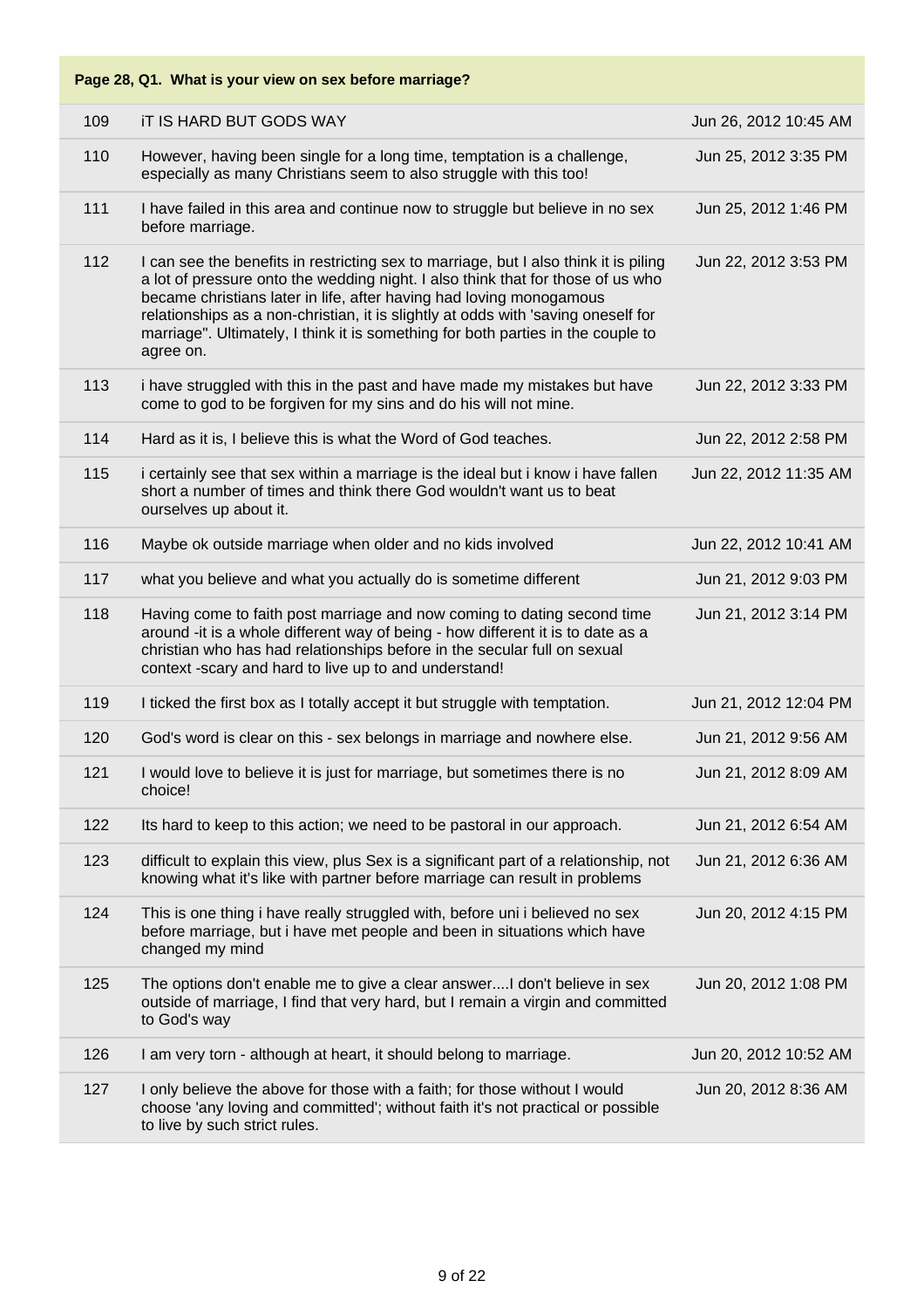| 128 | What is your definition of sex?                                                                                                                                                                                                                                                                                                                                                                                                                                                                                                                    | Jun 20, 2012 8:36 AM  |
|-----|----------------------------------------------------------------------------------------------------------------------------------------------------------------------------------------------------------------------------------------------------------------------------------------------------------------------------------------------------------------------------------------------------------------------------------------------------------------------------------------------------------------------------------------------------|-----------------------|
| 129 | It's unclear, confusing.                                                                                                                                                                                                                                                                                                                                                                                                                                                                                                                           | Jun 20, 2012 8:28 AM  |
| 130 | The Bible is clear we should only have sex with one person, however there<br>are many other sins that we all commit on an almost daily basis, so why the<br>fixation with this sin?                                                                                                                                                                                                                                                                                                                                                                | Jun 20, 2012 7:57 AM  |
| 131 | Hate married people preaching about this, they can have sex anytime they<br>want!!!                                                                                                                                                                                                                                                                                                                                                                                                                                                                | Jun 20, 2012 4:57 AM  |
| 132 | I know this now.                                                                                                                                                                                                                                                                                                                                                                                                                                                                                                                                   | Jun 20, 2012 2:20 AM  |
| 133 | Ihad my children outside marriage. AT THE TIME, I DIDNT REALLY THINK i<br>was doing anything wroung because I loved the person I was with.                                                                                                                                                                                                                                                                                                                                                                                                         | Jun 19, 2012 3:08 PM  |
| 134 | My view not my church's                                                                                                                                                                                                                                                                                                                                                                                                                                                                                                                            | Jun 19, 2012 2:34 PM  |
| 135 | Am presently no where near the opportunity, but I would probably politely<br>decline!                                                                                                                                                                                                                                                                                                                                                                                                                                                              | Jun 19, 2012 2:26 PM  |
| 136 | Sex can be such a joyous thing but it seems to me that people are so often<br>damaged by unloving sexual relationships. So important to get the<br>communication and trust right before considering sex.                                                                                                                                                                                                                                                                                                                                           | Jun 19, 2012 2:15 PM  |
| 137 | This isn't always easy to live with but I do choose to live by it. I'm not sure<br>what I think about people in long term committed relationships?                                                                                                                                                                                                                                                                                                                                                                                                 | Jun 18, 2012 2:04 PM  |
| 138 | I think that sex within marriage is the ideal.                                                                                                                                                                                                                                                                                                                                                                                                                                                                                                     | Jun 18, 2012 8:37 AM  |
| 139 | Again, the bible leaves no room for leeway. I believe that a gradual increase<br>in the average age for marriage is creating more and more problems in this<br>area - people are physically 'ready' for marriage for years before actually<br>marrying, and inevitably that leads to struggles with sexual sin, whether<br>single or in a romantic relationship. I do have some struggles in this area,<br>like everyone else, but I have no difficulty accepting it's the truth, because it's<br>in God's word - so i still chose the top answer. | Jun 17, 2012 5:26 PM  |
| 140 | I accept it but don't find it easy                                                                                                                                                                                                                                                                                                                                                                                                                                                                                                                 | Jun 16, 2012 12:41 PM |
| 141 | thats why you need partner of same beliefs                                                                                                                                                                                                                                                                                                                                                                                                                                                                                                         | Jun 16, 2012 8:28 AM  |
| 142 | But it is hard to live by                                                                                                                                                                                                                                                                                                                                                                                                                                                                                                                          | Jun 15, 2012 3:11 AM  |
| 143 | I have believed in No sex before marriage but I haven't stuck to it. I have<br>slept with a few guys which i regret as they were both drunken mistakes and<br>i believe i did this because it made me feel like i was loved and wanted even<br>though afterwards it became apparent i wasnt                                                                                                                                                                                                                                                        | Jun 13, 2012 4:44 PM  |
| 144 | the celibacy required by virtue of being single is difficult                                                                                                                                                                                                                                                                                                                                                                                                                                                                                       | Jun 13, 2012 2:49 PM  |
| 145 | i agree with bible but lonliness and need for intimacy is strong                                                                                                                                                                                                                                                                                                                                                                                                                                                                                   | Jun 12, 2012 2:32 PM  |
| 146 | but not in just any relationship! Otherwise it's the 'elephant in the room'- we<br>focus too much on sex before marriage and not enough on centering our<br>lives around God.                                                                                                                                                                                                                                                                                                                                                                      | Jun 11, 2012 1:36 PM  |
| 147 | Its very hard, no matter what you believe.                                                                                                                                                                                                                                                                                                                                                                                                                                                                                                         | Jun 10, 2012 1:28 PM  |
|     |                                                                                                                                                                                                                                                                                                                                                                                                                                                                                                                                                    |                       |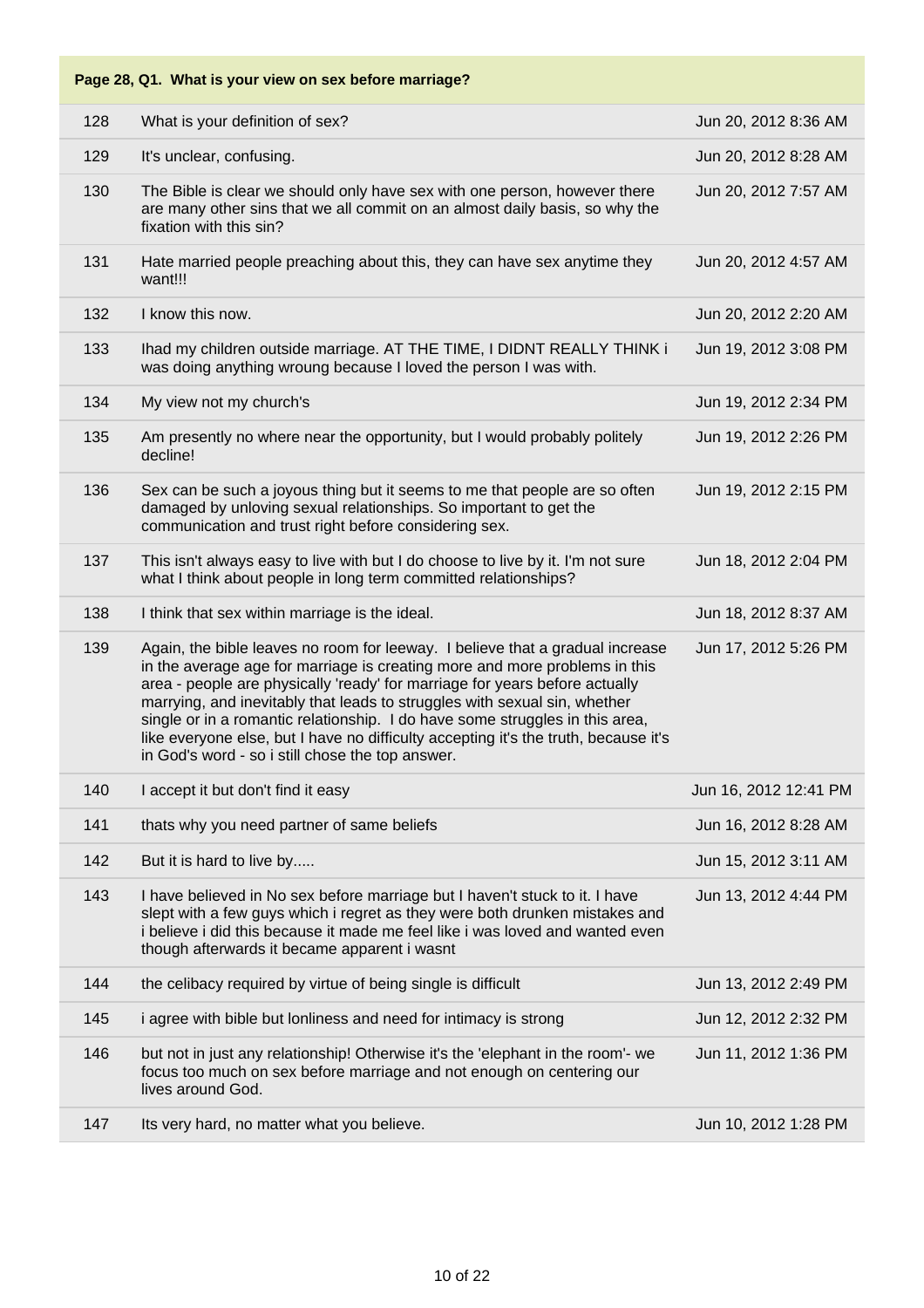|     | Page 28, Q1. What is your view on sex before marriage?                                                                                                                                                                                                                                       |                      |
|-----|----------------------------------------------------------------------------------------------------------------------------------------------------------------------------------------------------------------------------------------------------------------------------------------------|----------------------|
| 148 | Not so much hard to accept - just hard to live by. But worth it                                                                                                                                                                                                                              | Jun 9, 2012 4:34 PM  |
| 149 | Relationship means only the heterosexual type                                                                                                                                                                                                                                                | Jun 9, 2012 6:07 AM  |
| 150 | This may be hard for people to live by, but people must do their best to follow<br>the 10 commandments.                                                                                                                                                                                      | Jun 8, 2012 3:54 PM  |
| 151 | this is my view now. I wasn't always as strong in my faith, however :- (                                                                                                                                                                                                                     | Jun 8, 2012 2:11 AM  |
| 152 | Depends on a lot of things.                                                                                                                                                                                                                                                                  | Jun 7, 2012 11:03 PM |
| 153 | i understand why having one life parter, or at least not having sex with others<br>is a good idea, as there is less likely to have jealousy or comparisons maybe                                                                                                                             | Jun 7, 2012 4:20 PM  |
| 154 | I think circumstances can be considered in God's Grace. He wants us to be<br>married but I think for a couple who are in genuinely in love and committed to<br>each other they can be more faithful than some married couples, even<br>though they may be Christian.                         | Jun 7, 2012 10:42 AM |
| 155 | intimacy before marriage is essential, but not necessarily penetrative sex                                                                                                                                                                                                                   | Jun 6, 2012 3:17 PM  |
| 156 | I am only speaking personally, I do not really have a problem with committed<br>relationships.                                                                                                                                                                                               | Jun 6, 2012 3:10 PM  |
| 157 | 'Sex' here mean 'consummated sexual relationship'                                                                                                                                                                                                                                            | Jun 6, 2012 3:01 PM  |
| 158 | I believe sex belongs in marriage because sex outside marriage is sin and<br>this gives Satan authority in our lives. I was sexually active before I met the<br>Lord and will endevour to keep sex for the marriage bed, but I do know the<br>Lord will forgive me, it is my choice to wait. | Jun 6, 2012 10:54 AM |
| 159 | but i also do not feel the need to judge anyone elses opinion!                                                                                                                                                                                                                               | Jun 6, 2012 9:38 AM  |
| 160 | My views have changed just in the last few years                                                                                                                                                                                                                                             | Jun 6, 2012 8:43 AM  |
| 161 | Becomes increasingly difficult as you get older.                                                                                                                                                                                                                                             | Jun 6, 2012 5:26 AM  |
| 162 | I am in the closest relationship I have ever had and I a bit more like answer 2<br>sometimes                                                                                                                                                                                                 | Jun 6, 2012 5:22 AM  |
| 163 | I think it is wrong to presume Biblical ideal on 20th century life, not least as<br>marriage is no longer organised for you by the time you are an early<br>teenager                                                                                                                         | Jun 6, 2012 4:45 AM  |
| 164 | Whilst I believe in my heart that sex is for marriage I have caved in but now<br>really struggle with sexual temptation and am reminded frequently of Song of<br>Solomon 2:7 "Do not arouse or awaken love until it so desires"                                                              | Jun 6, 2012 3:37 AM  |
| 165 | (I accept it, but it's hard to live with it)                                                                                                                                                                                                                                                 | Jun 6, 2012 1:55 AM  |
| 166 | Especially difficult once married & divorced. Miss it.                                                                                                                                                                                                                                       | Jun 6, 2012 12:03 AM |
| 167 | having been married and was a virgin, andvwe steuggled with sex dir 7<br>years. it caised the breakfown of my marriage. now i rhunk i will be too<br>scared not to rest the waters before marriage!                                                                                          | Jun 5, 2012 11:32 PM |
| 168 | I accept the Bible's teaching of no sex outside marriage but can't keep to it.                                                                                                                                                                                                               | Jun 5, 2012 3:37 PM  |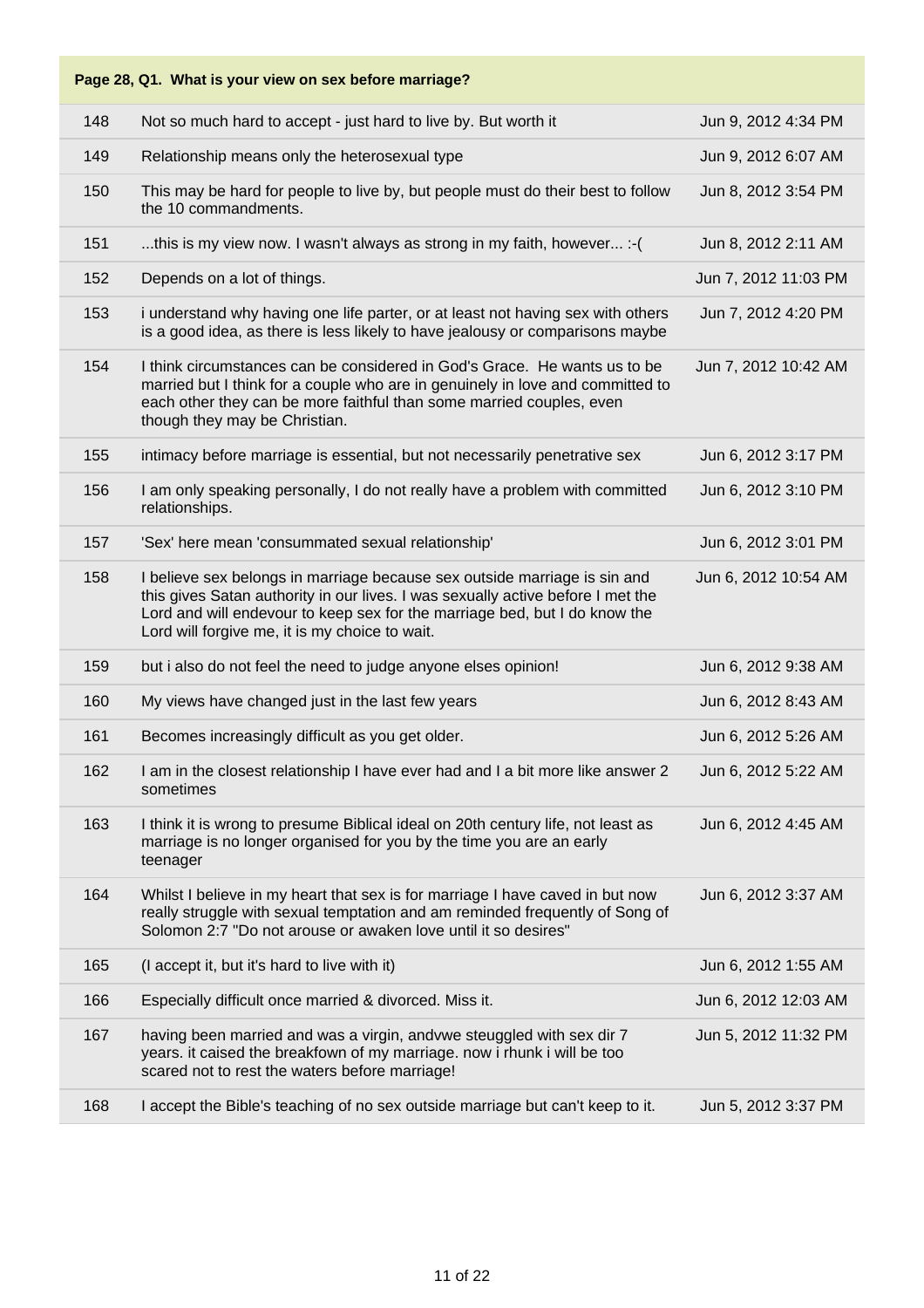#### **Page 28, Q1. What is your view on sex before marriage?** 169 I don't know any more. Divorce is crippling financially and therefore is an impediment to marriage Jun 5, 2012 2:46 PM 170 Marriage was originally defined by its consummation, not by the ceremony! Jun 5, 2012 1:58 PM 171 I believe we are created sexual and it's OK to use vibrators to ease the sexual tension that can build up whilst abstaining. Jun 5, 2012 1:49 PM 172 sometimes I now regret this stance. In the stance of the standard state of the standard state of the standard standard standard standard state of the standard standard standard standard standard standard standard stand 173 But it may be harder if I was in a relationship. The state of the state of the state of the state of the state of the state of the state of the state of the state of the state of the state of the state of the state of 174 I've been celibate for over nine years so my answer is retrospective. Jun 5, 2012 12:46 PM 175 I think avoiding sex is a practical consideration to protect feelings - when we hvae sex we get more involved, so avoiding sex would help us to avoid heartache .. but the sex drive is very powerful. I think the Church in the West is hung up on sex. In the Caribbean they worry more about covetousness which doesn't bother us. Jun 5, 2012 11:27 AM 176 Ok I know what it says in the bible, but I believe that we are free- as in Galations 3 Jun 5, 2012 11:13 AM 177 I haven't had sex for over 14yrs but it has not been easy. Jun 5, 2012 11:09 AM 178 What scripture says this? In the case of the case of the case of the case of the case of the case of the case of the case of the case of the case of the case of the case of the case of the case of the case of the case 179 Its not easy though Its not easy though Its not easy though Its not easy though Its not easy though Its not easy though Its not easy though Its not easy though Its not easy though Its not easy though Its not easy thoug 180 Though I would say that when you are with someone for a long time it is hard to keep to this, especially when you've already been married!!! Jun 5, 2012 10:36 AM 181 I accept it and firmly believe it, however it is hard to establish boundaries and stick to them rigidly! Jun 5, 2012 10:33 AM 182 It's Difficult. We are not children anymore. And having known THAT closeness, it's hard. Howeevr, I HAVE GOOD intentions of Getting EVERYTHING RIGHT One Day when the TIME comes, to Meet a man and Think YES -- AND KNOW its WORTH the Wait. I am Ever Hopeful that God's PLAN will be MY EXPERIENCE. Jun 4, 2012 8:11 PM 183 also, question 32 didnt make sense..... Jun 4, 2012 2:02 PM 184 For Q34 below, I don't think that a 1 to 10 scale does the question justice, it would be better to explore the reasons why (but I haven't seen the next page yet, so maybe that has more) Jun 4, 2012 11:22 AM 185 Dificult to understand how any Christian can answer anything other than the top response here Jun 3, 2012 1:15 PM 186 I spent 40 years believing that sex belongs only in marriage butt hav become less sure of this in the past 5 years. Jun 3, 2012 6:13 AM 187 I really don't k ow anymore! I am 35 and haven't had sex but am wondering what I would do now in a commuted relationship. I definitely think it is supposed to be in the context of a loving committed relationship. But I also find it hard to believe that as sexual beings it would be gods plan that I'm still a virgin of I'm single at 65.... Jun 2, 2012 2:31 AM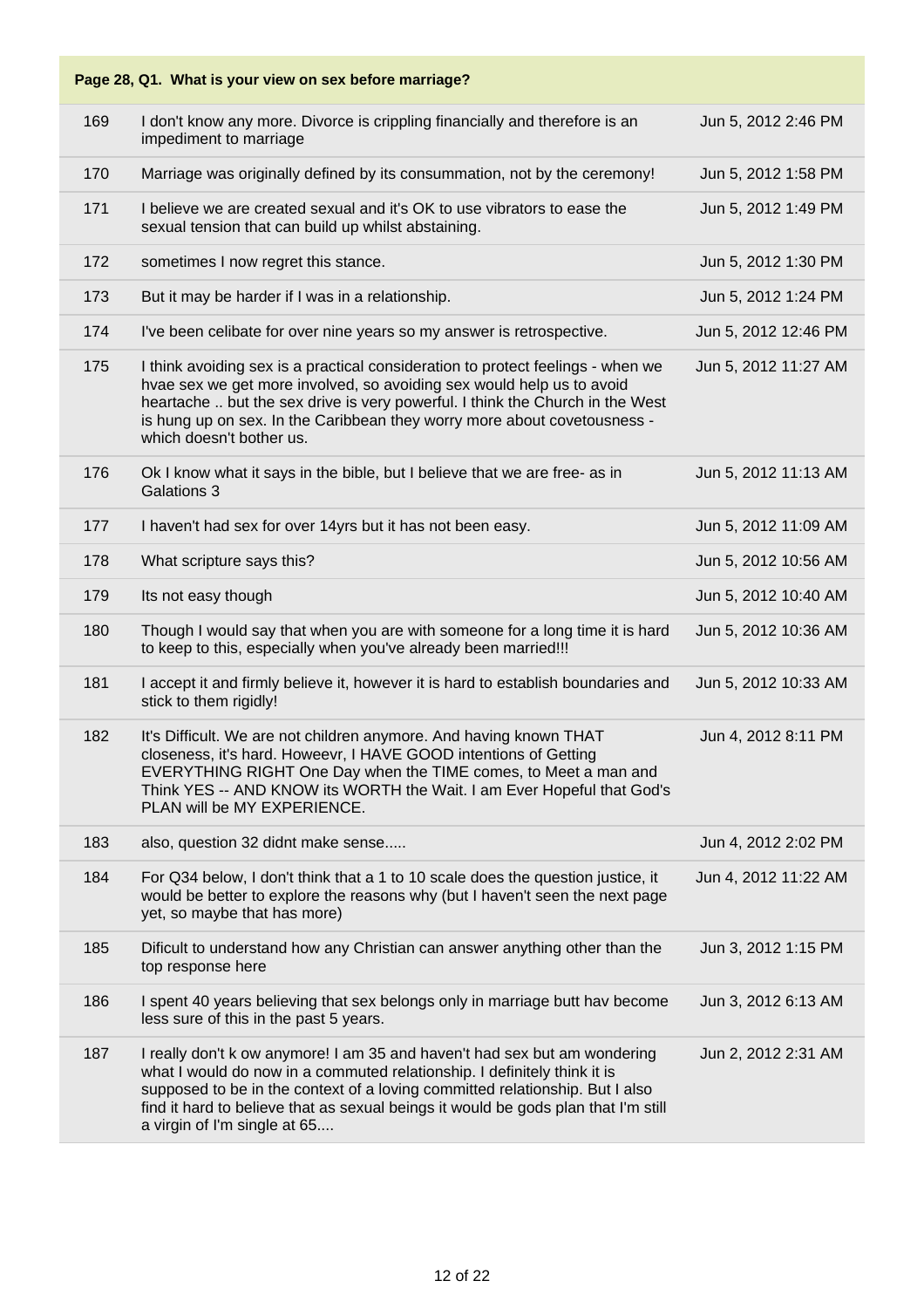|     | Page 28, Q1. What is your view on sex before marriage?                                                                                                                                                                                                                                                                                                                                  |                       |
|-----|-----------------------------------------------------------------------------------------------------------------------------------------------------------------------------------------------------------------------------------------------------------------------------------------------------------------------------------------------------------------------------------------|-----------------------|
| 188 | I find this difficult, I want to believe sex is onl for marriage but in reality I think<br>loving and committed relationships are still worthy                                                                                                                                                                                                                                          | Jun 1, 2012 1:24 AM   |
| 189 | I agree with this, but I'm definitely not sinless in this area!                                                                                                                                                                                                                                                                                                                         | May 31, 2012 3:57 PM  |
| 190 | Sex before marriage is described as fornication by the church, but I am not<br>convinced fornication actually means that. I think there is more to this and<br>would need a great deal of study. However, following the Biblical principles,<br>there should be an agreement to marriage e.g. marriage licence, before the<br>actual marriage takes place between the husband and wife. | May 30, 2012 3:43 PM  |
| 191 | I have failed at this in the past, leading to guilt and shame - which is also<br>unhelpful, not believing God can forgive my transgression.                                                                                                                                                                                                                                             | May 30, 2012 1:44 PM  |
| 192 | However, I accept that this is not true for non Christians and some Christians<br>find it hard                                                                                                                                                                                                                                                                                          | May 29, 2012 1:05 PM  |
| 193 | My last two relationship broke up because the guys wanted sex before<br>marraige                                                                                                                                                                                                                                                                                                        | May 29, 2012 12:17 PM |
| 194 | i will do no 1 but no 2 question is also relavent                                                                                                                                                                                                                                                                                                                                       | May 28, 2012 1:55 PM  |
| 195 | I believe for myself and for Christians, sex belongs in marriage, but for my<br>non-Christian friends, that's a bit of a high bar to stick to, and would<br>encourage them to be in a committed relationship rather than just casual<br>partners                                                                                                                                        | May 28, 2012 2:07 AM  |
| 196 | I find this easy to accept, not always easy to live by.                                                                                                                                                                                                                                                                                                                                 | May 25, 2012 1:35 PM  |
| 197 | I am a virgin, but would love to have been able to have sex.                                                                                                                                                                                                                                                                                                                            | May 25, 2012 10:18 AM |
| 198 | Obviously like many men, lust can be an issue                                                                                                                                                                                                                                                                                                                                           | May 25, 2012 7:11 AM  |
| 199 | Once you've dated worldy, you have your moments when you crave intimacy<br>& your hormones become to much to handle & don't know how to deal with<br>this at the moment.                                                                                                                                                                                                                | May 25, 2012 3:57 AM  |
| 200 | Bible is very clear, hard, sure. achievable with God yes                                                                                                                                                                                                                                                                                                                                | May 24, 2012 3:18 PM  |
| 201 | This is my view for Christians, I don't think I can impose this view on people<br>who don't have a Christian faith and worldview.                                                                                                                                                                                                                                                       | May 24, 2012 2:48 PM  |
| 202 | Being a celibate christian is far from easy and not exactly a popular choice                                                                                                                                                                                                                                                                                                            | May 24, 2012 3:37 AM  |
| 203 | but i would find it hard as past relationships                                                                                                                                                                                                                                                                                                                                          | May 23, 2012 11:29 AM |
| 204 | You can't expect people who are not Christians to liv e according to what the<br>bible teaches                                                                                                                                                                                                                                                                                          | May 22, 2012 12:32 PM |
| 205 | Only in a LOVING marriage;-)                                                                                                                                                                                                                                                                                                                                                            | May 22, 2012 8:43 AM  |
| 206 | Whilst I believe this, I accept that this may be very difficult to live out in the<br>context of current society.                                                                                                                                                                                                                                                                       | May 20, 2012 12:14 PM |
| 207 | In practise, Christian dating by the book appears pretty impossible, although<br>I would strive to live the way God asks me to in this area.                                                                                                                                                                                                                                            | May 20, 2012 8:36 AM  |
| 208 | Difficult to decide on the circumstance at the time. We are human and apart                                                                                                                                                                                                                                                                                                             | May 18, 2012 8:59 PM  |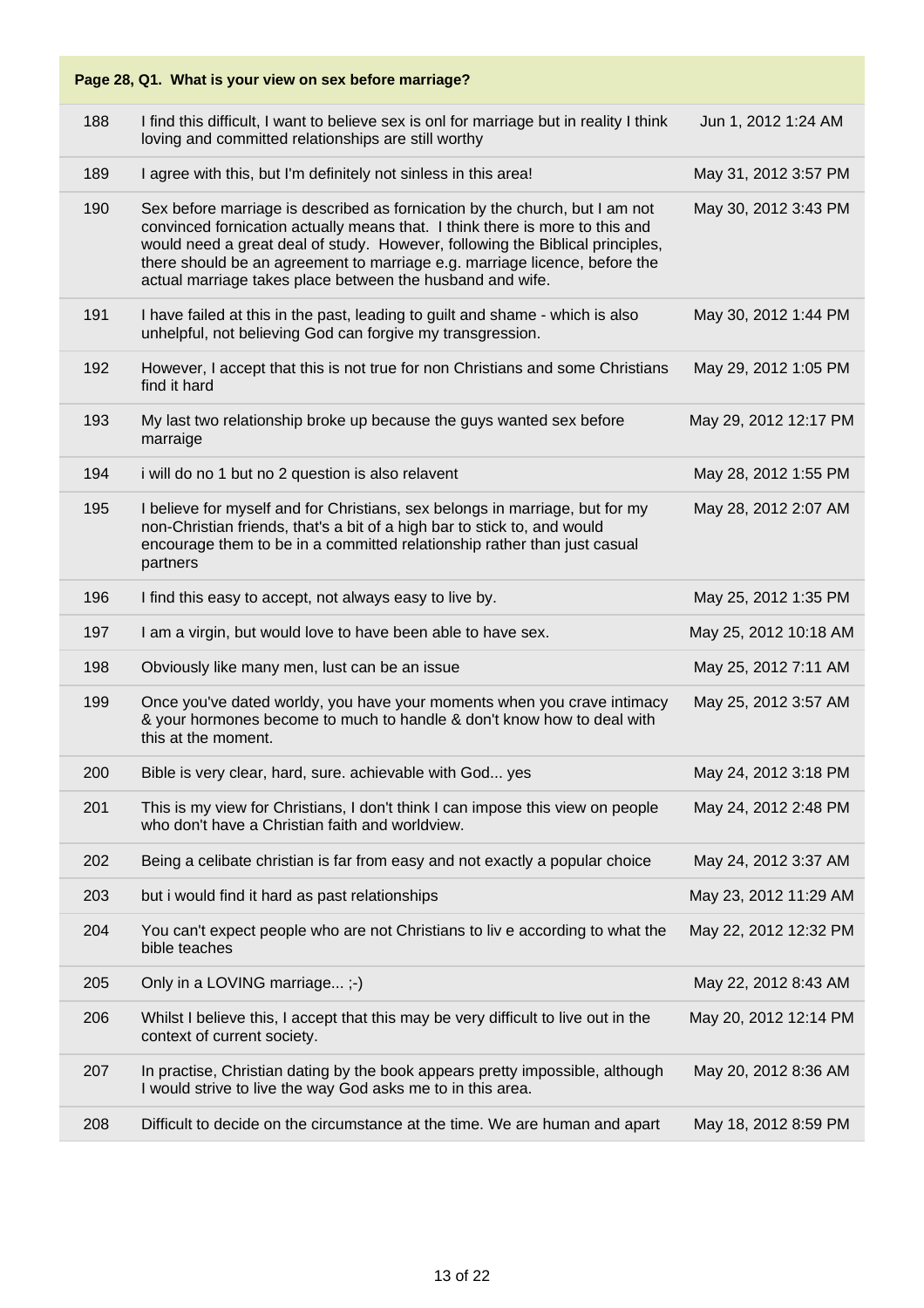of nature. Sometimes your lied, used to by potential partner. Which is not fair, but morals and who you are friends with is also a factor. Need know the person well enough to take though steps when it comes to having a sexual relationship. Also attraction and compatible is a factor.

| 209 | It does belong within marriage - it's so difficult though                                                                                                                                                                                                    | May 17, 2012 1:15 PM  |
|-----|--------------------------------------------------------------------------------------------------------------------------------------------------------------------------------------------------------------------------------------------------------------|-----------------------|
| 210 | I waited when I got married before and have always regretted that. I would<br>need to experience that with someone before I committed to marrying them.                                                                                                      | May 17, 2012 1:14 PM  |
| 211 | As I get more attention from non-Christians, it is very hard to live by this<br>principle, even though I have never been in love, you get carried away with<br>the attention.                                                                                | May 17, 2012 4:13 AM  |
| 212 | My church regularly has a marriage course. Although I have never attended<br>it, some parts of it that the vicar has mentioned in other situations have been<br>very helpful!                                                                                | May 16, 2012 8:21 AM  |
| 213 | sex does belong in marriage but its an ideal, too high i believe really. I have<br>not met a single christian yet who has stuck to it                                                                                                                        | May 15, 2012 1:02 PM  |
| 214 | Some of us have been taught this dogmatically since childhood, but as one<br>gets older and sees the imperfections in the world, you wonder if what we<br>have been taught is the correct way to interpret scripture in todays culture.                      | May 15, 2012 11:44 AM |
| 215 | what you've never known you've never missed                                                                                                                                                                                                                  | May 15, 2012 5:07 AM  |
| 216 | I don't think it is a black and white subject.                                                                                                                                                                                                               | May 15, 2012 1:37 AM  |
| 217 | soul ties                                                                                                                                                                                                                                                    | May 14, 2012 6:41 PM  |
| 218 | I have only had relationships with non Christians and as they don't believe<br>the same it has resulted in the break ups                                                                                                                                     | May 14, 2012 12:49 PM |
| 219 | Sex had been a significant drive in my younger life and I found it very hard to<br>live by the no sex before marriage rule.                                                                                                                                  | May 14, 2012 12:09 PM |
| 220 | accepting and remaining chaste can be challenging, but when both are<br>resolute its easy!                                                                                                                                                                   | May 14, 2012 10:12 AM |
| 221 | irefer to gay couples                                                                                                                                                                                                                                        | May 14, 2012 9:01 AM  |
| 222 | Ideally best within marriage                                                                                                                                                                                                                                 | May 14, 2012 4:01 AM  |
| 223 | Its a physical normal temptation which I struggle with a lot                                                                                                                                                                                                 | May 13, 2012 11:55 PM |
| 224 | But this only applies to Christians                                                                                                                                                                                                                          | May 13, 2012 2:04 PM  |
| 225 | I understand through my own experience why sex before marriage is not<br>encouraged.                                                                                                                                                                         | May 13, 2012 1:25 PM  |
| 226 | Its hard when you've had a sex life before coming a Christian then to stop                                                                                                                                                                                   | May 12, 2012 3:55 PM  |
| 227 | Try getting the man to go along with that see what I mean about the<br>miracle life has changed so muchso it is a stumbling blockbut at least if<br>both Christians maybe one can debate ior argue the point on a level playing<br>field so do not fall out! | May 12, 2012 9:05 AM  |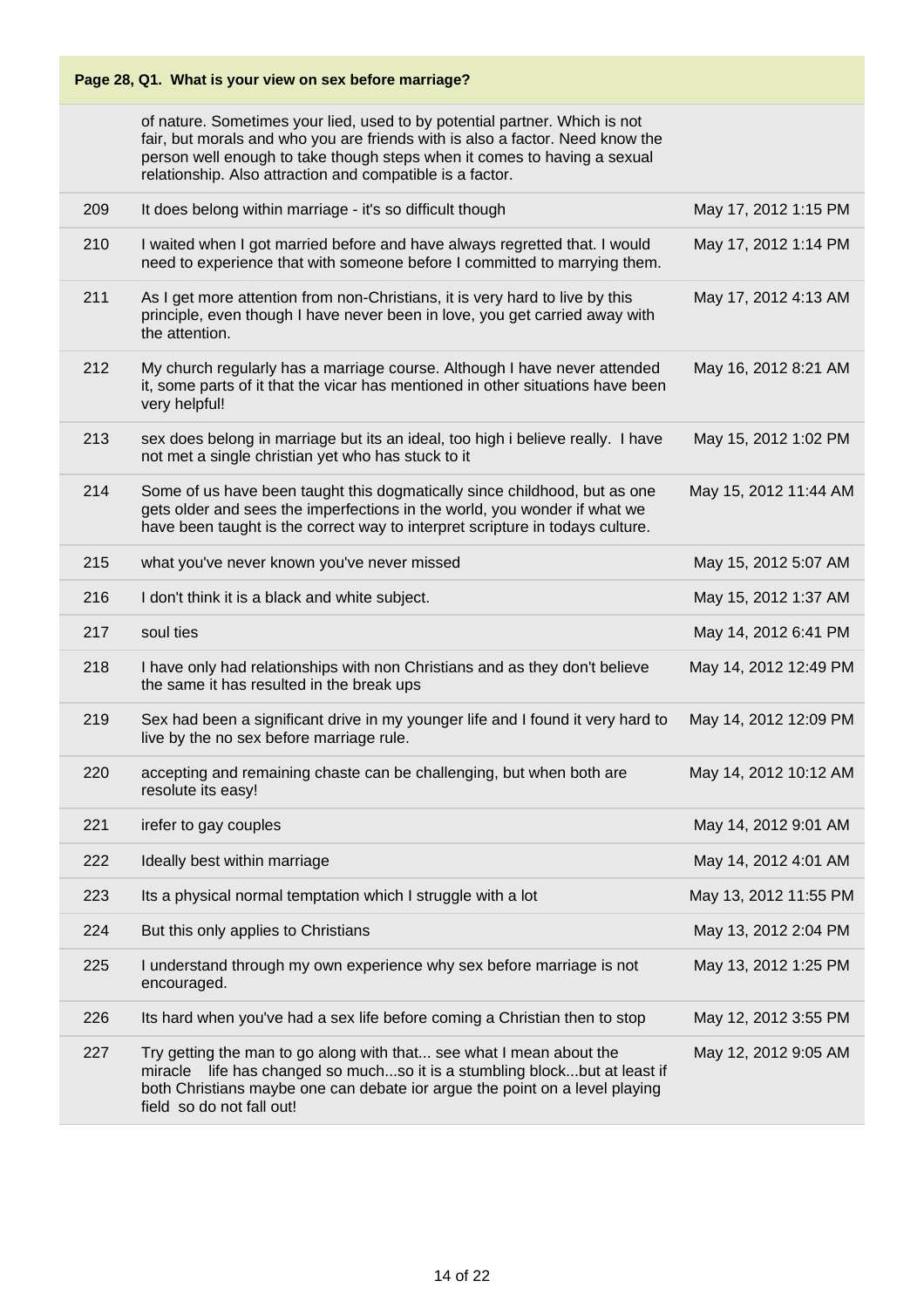| 228 | I think when you are in a serious relationship and planning to marry it could<br>be difficult to avoid.<br>it could                                                                                                                                                                                                      | May 12, 2012 8:49 AM  |
|-----|--------------------------------------------------------------------------------------------------------------------------------------------------------------------------------------------------------------------------------------------------------------------------------------------------------------------------|-----------------------|
| 229 | I have been able to handle this, but not everybody can, Notan excuse<br>though. Chastity has many rewards!                                                                                                                                                                                                               | May 12, 2012 5:41 AM  |
| 230 | If one is going to go out with non christians then there have to be<br>compromises                                                                                                                                                                                                                                       | May 12, 2012 5:40 AM  |
| 231 | It's not an easy thing to live out but I do believe it is for our own protection<br>emotionally. I would want to talk in depth about it to a fiancé though. I was v<br>naive when I got married, the sex was disappointing in both frequency and<br>quality and I would not want it to be like that again.               | May 11, 2012 2:16 PM  |
| 232 | It's difficult when the media and the world shoves sex in your face all the<br>time, but we as Christians should not give into temptation                                                                                                                                                                                | May 11, 2012 2:14 PM  |
| 233 | Having only had one sexual relationship - and that with someone who<br>cheated on me - I regret my misplaced faithfulness.                                                                                                                                                                                               | May 11, 2012 9:37 AM  |
| 234 | What do you do for sex? Stick it up a vacuum cleaner???                                                                                                                                                                                                                                                                  | May 10, 2012 4:05 PM  |
| 235 | It belongs only in marriage and that is the best way, but it can feel like a<br>challenge.                                                                                                                                                                                                                               | May 10, 2012 2:32 PM  |
| 236 | God has taught me stuff on this and my only other comment would be that it<br>is important to set boundaries to keep you from getting too close to the edge.<br>I have known people struggle to believe any Christians on any topic because<br>they had friends who said they were Christians and were sleeping together | May 10, 2012 12:06 PM |
| 237 | I believe sex is best in marriage. When I was 20, it was easy to stick to that.<br>In my 30s, it's harder.                                                                                                                                                                                                               | May 10, 2012 7:27 AM  |
| 238 | The boundaries of what Sex is makes not having sex before marriage a hard<br>concept to define. I am waiting for marriage but have done other things.                                                                                                                                                                    | May 10, 2012 7:20 AM  |
| 239 | I know what is true and am able to live by it, but the trial often comes when<br>you meet someone who does not feel the same way.                                                                                                                                                                                        | May 10, 2012 4:09 AM  |
| 240 | I did and massively regret it.                                                                                                                                                                                                                                                                                           | May 9, 2012 1:00 PM   |
| 241 | Have not always felt that though                                                                                                                                                                                                                                                                                         | May 9, 2012 10:36 AM  |
| 242 | Its a hard topic and something i have struggled with in the past but in my<br>future relationships i will be sticking to God not compromising him for sex                                                                                                                                                                | May 9, 2012 7:46 AM   |
| 243 | I do believe that but it's still hard in practise                                                                                                                                                                                                                                                                        | May 9, 2012 4:07 AM   |
| 244 | It gets difficult though if your other half doesn't feel as strongly about this<br>though                                                                                                                                                                                                                                | May 8, 2012 1:52 PM   |
| 245 | I believe in marriage only but in practice and taking into account you were a<br>non christian before and have had sex and you are with someone that sends<br>the adrenaline through the roofwell, it's virtually impossible.                                                                                            | May 8, 2012 12:35 PM  |
| 246 | I've been celibate since I had my daughter but miss sex.                                                                                                                                                                                                                                                                 | May 8, 2012 11:45 AM  |
| 247 | SOMETIMES HARD TO RESIST                                                                                                                                                                                                                                                                                                 | May 8, 2012 9:16 AM   |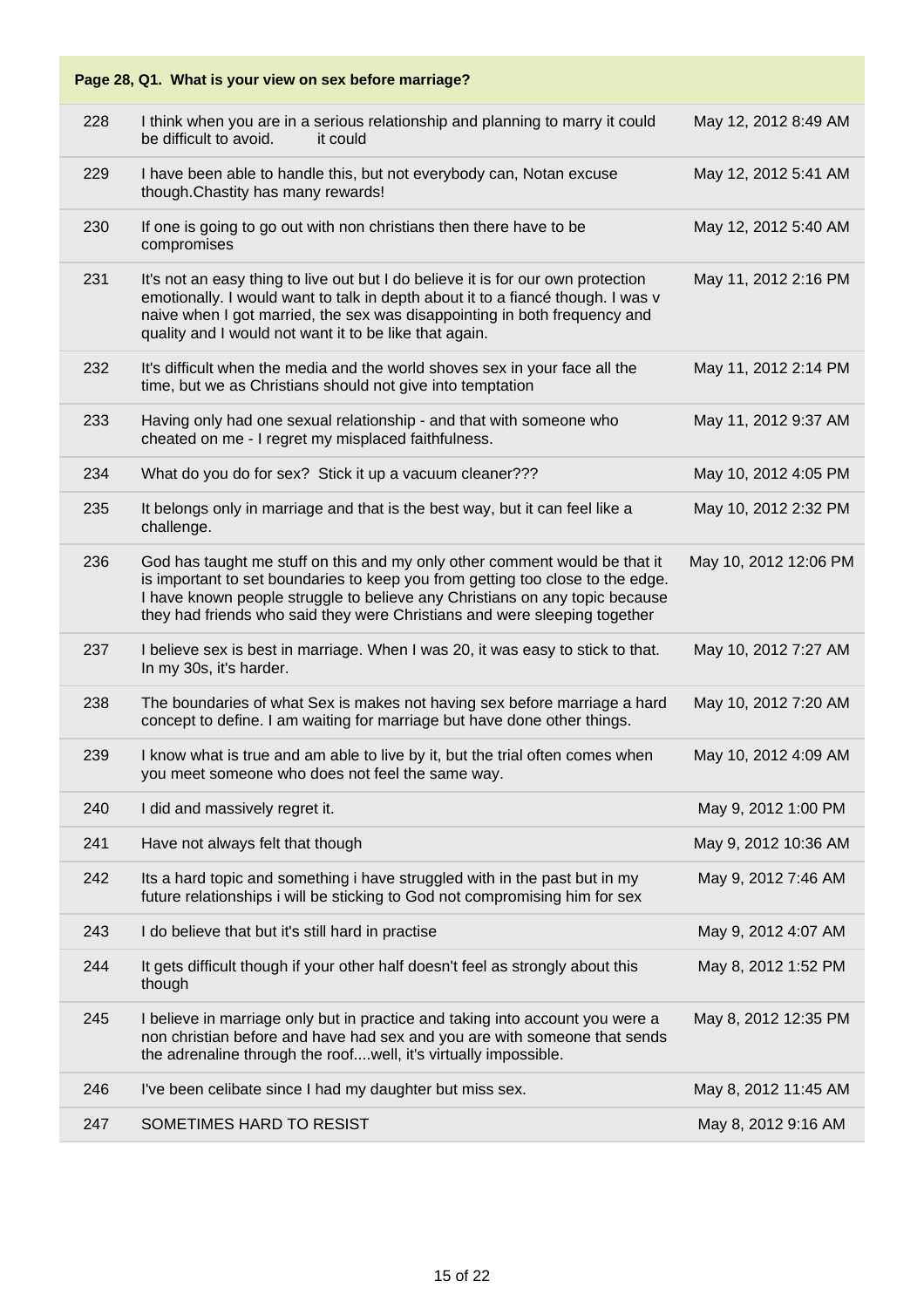| Page 28, Q1. What is your view on sex before marriage? |                                                                                                                                                                                                                                                                                                                                                 |                      |  |
|--------------------------------------------------------|-------------------------------------------------------------------------------------------------------------------------------------------------------------------------------------------------------------------------------------------------------------------------------------------------------------------------------------------------|----------------------|--|
| 248                                                    | What I feel in my heart and what the bible says are in conflict.                                                                                                                                                                                                                                                                                | May 8, 2012 2:46 AM  |  |
| 249                                                    | Some ex boyfriends have tried to pressurise me into having sex. this caused<br>arguements and I believe ultimately one of the main reasons previous<br>relationships have ended.                                                                                                                                                                | May 7, 2012 3:37 PM  |  |
| 250                                                    | I think for young single people it is important, but the risk is that they may just<br>get married to have sex!. I do feel it is a slightly different issue for divorcees                                                                                                                                                                       | May 7, 2012 3:23 PM  |  |
| 251                                                    | although i would prefer to give this on my wedding night                                                                                                                                                                                                                                                                                        | May 7, 2012 1:35 PM  |  |
| 252                                                    | Aaaaaagh! (Frustration!)                                                                                                                                                                                                                                                                                                                        | May 7, 2012 11:32 AM |  |
| 253                                                    | The biblical truth is not changeable, however much people try to make it so!<br>However, it is very difficult to remain sex-less as a christian, whether you're a<br>man or a woman, if you've been single for a while and you're young.                                                                                                        | May 7, 2012 8:37 AM  |  |
| 254                                                    | i fine sex in a marriage the right way but i fine it hard as the world today is<br>basing itself around sex all the time                                                                                                                                                                                                                        | May 7, 2012 5:38 AM  |  |
| 255                                                    | I find the "magic" of a marital status change after a ceremony a strange<br>concept, but I do believe that sex should only be between people who have<br>made a life-long committment to each other                                                                                                                                             | May 7, 2012 5:16 AM  |  |
| 256                                                    | tough question                                                                                                                                                                                                                                                                                                                                  | May 7, 2012 2:02 AM  |  |
| 257                                                    | But that knowledge does not extinguish my sexual desires altogether                                                                                                                                                                                                                                                                             | May 7, 2012 12:56 AM |  |
| 258                                                    | However, it is very hard to not give in to temptations, especially when you<br>look at the world is preaching that sex is fine with whenever and with<br>whoever.                                                                                                                                                                               | May 6, 2012 2:18 PM  |  |
| 259                                                    | Particularly for me having had previous sexual relationships - it's a really<br>important part of me as an individual though I remain celibate since returning<br>to chruch 13 years ago, its still a huge gap for me                                                                                                                           | May 6, 2012 2:14 PM  |  |
| 260                                                    | I believe sex only within marriage is an ideal to which to aspire (and to which<br>hitherto I have adhered) but I really don't think pre-marital sex is sinful and I<br>am sure that many Christians have engaged in it.                                                                                                                        | May 6, 2012 1:48 PM  |  |
| 261                                                    | My view has changed with age. If God has placed within you a loving giving<br>heart then there comes a point you are hurting yourself for not be able to<br>express it. You can hope and pray God provides you with marriage early in<br>your adult life, but if that does not happen, you are stuck until you think you<br>have found the one. | May 6, 2012 8:46 AM  |  |
| 262                                                    | Sex belongs only in marriage, but I'm not sure I am 'fine' with it - celibacy is<br>one of the hardest things for the single Christian because it is one of the<br>most counter cultural choices we make                                                                                                                                        | May 6, 2012 8:38 AM  |  |
| 263                                                    | Theologically this is right, but practically it can be difficult.                                                                                                                                                                                                                                                                               | May 6, 2012 8:23 AM  |  |
| 264                                                    | having said that I have had sex before marraige and regret it due to the<br>emotional problems it caused                                                                                                                                                                                                                                        | May 6, 2012 7:31 AM  |  |
| 265                                                    | Avoiding sex outside of marriage is extremely hard if you have already been<br>in a marriage and/or previously sexually active. It takes both partners to be<br>stro9ngly committed to abstaining                                                                                                                                               | May 6, 2012 6:04 AM  |  |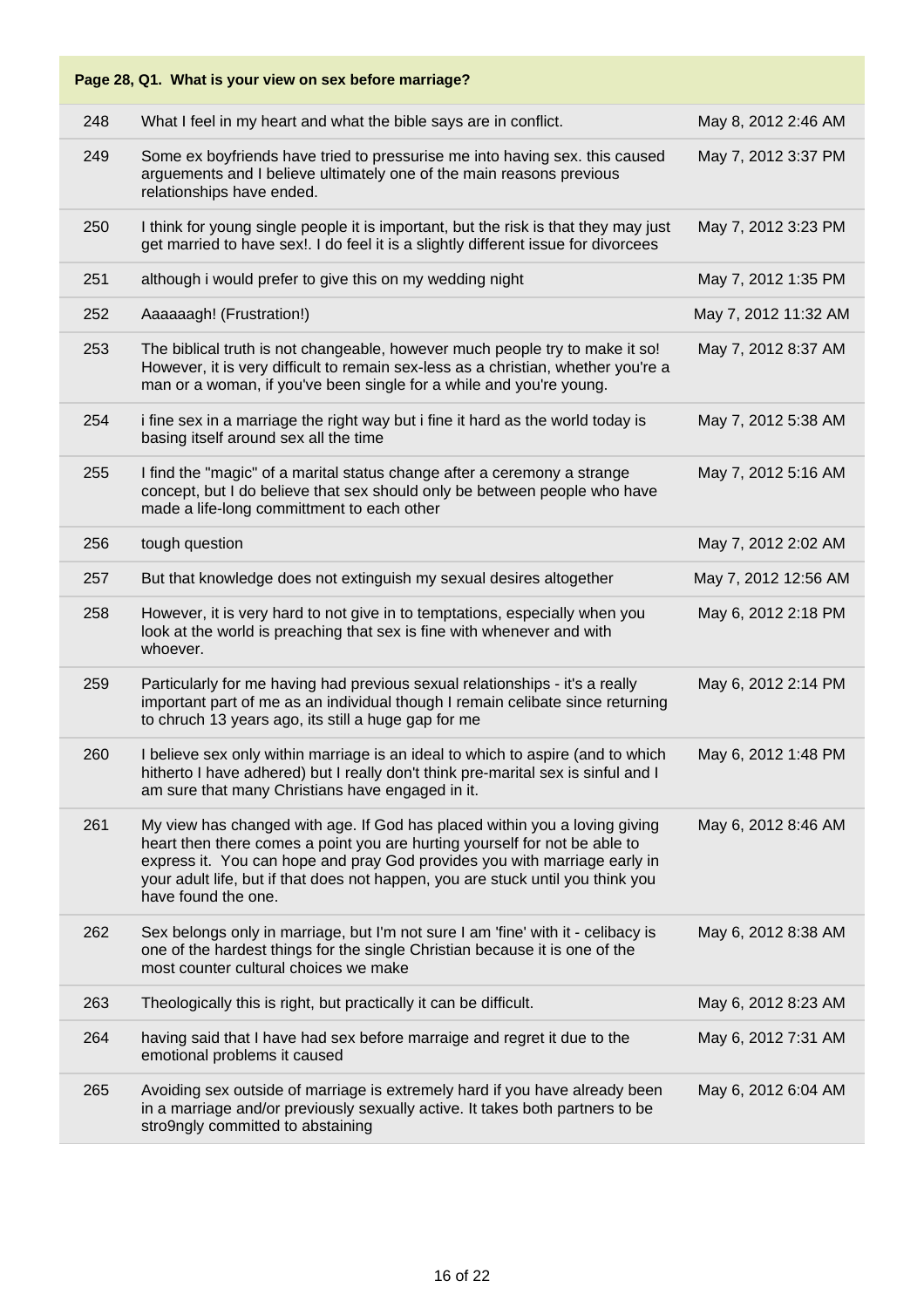| Page 28, Q1. What is your view on sex before marriage? |                                                                                                                                                                                                                                                                                                                                                                                                                                                                                                                                                                                                                                                                                                                                                                                                                                                                                                                                                                                                                                                                                                                                                                                                                                                                                     |                      |  |
|--------------------------------------------------------|-------------------------------------------------------------------------------------------------------------------------------------------------------------------------------------------------------------------------------------------------------------------------------------------------------------------------------------------------------------------------------------------------------------------------------------------------------------------------------------------------------------------------------------------------------------------------------------------------------------------------------------------------------------------------------------------------------------------------------------------------------------------------------------------------------------------------------------------------------------------------------------------------------------------------------------------------------------------------------------------------------------------------------------------------------------------------------------------------------------------------------------------------------------------------------------------------------------------------------------------------------------------------------------|----------------------|--|
| 266                                                    | i agree that it belongs in marriage. this means i always end up alone<br>because the people i am with get fed up of waiting. i also feel like society<br>thinks i am a weirdo for trying to live by this rule.                                                                                                                                                                                                                                                                                                                                                                                                                                                                                                                                                                                                                                                                                                                                                                                                                                                                                                                                                                                                                                                                      | May 6, 2012 2:38 AM  |  |
| 267                                                    | I believe that sex belongs in marriage and that is what I practice now, but this<br>hasn't always been the case. As Christian dating is more difficult than non-<br>Christian I can completely see why people end up dating non-Christians and<br>therefore sex before marriage becomes an issue                                                                                                                                                                                                                                                                                                                                                                                                                                                                                                                                                                                                                                                                                                                                                                                                                                                                                                                                                                                    | May 5, 2012 5:01 PM  |  |
| 268                                                    | I made that mistake and its consequences in my youth so will not go there<br>again God Willing                                                                                                                                                                                                                                                                                                                                                                                                                                                                                                                                                                                                                                                                                                                                                                                                                                                                                                                                                                                                                                                                                                                                                                                      | May 5, 2012 3:30 PM  |  |
| 269                                                    | This has changed since I divorced                                                                                                                                                                                                                                                                                                                                                                                                                                                                                                                                                                                                                                                                                                                                                                                                                                                                                                                                                                                                                                                                                                                                                                                                                                                   | May 5, 2012 2:39 PM  |  |
| 270                                                    | I think lonliness and craving intimacy can lead to the wrong sort of intimacy<br>which is not good                                                                                                                                                                                                                                                                                                                                                                                                                                                                                                                                                                                                                                                                                                                                                                                                                                                                                                                                                                                                                                                                                                                                                                                  | May 5, 2012 11:26 AM |  |
| 271                                                    | Sex was permitted once couples were engaged and the relevant financial<br>agreements signed. In OT days, a man allowing a woman to sleep in his tent<br>meant he would marry her. This was part of the culture and so men who<br>wished to be respected just could not an did not go around seducing woman<br>for fun or for free sex. Making love starts with holding hands whereas sex<br>starts nearly at the end. Have we complicated things unnecessarily? Is this<br>thing about no sex (disregarded by most anyway) just taking our eyes of<br>Jesus and onto rules and regulations? However, because I have been told in<br>the past that it is sinful, I would have difficulty in going along with what I have<br>just said and maybe that is why I am still single? I immediately presume<br>someone wants to take advantage of me. But loving God, our neighbour and<br>ourself are far more important things. Also to do what we can for others<br>against injustice and oppression, so if along the way there is love but not<br>marriage, how can I really believe I am more sinful than if I stay at home with<br>crossed legs fleeing any close friendships? Trying to be perfect will never<br>work and admitting we cannot but will do our best is surely better? | May 5, 2012 10:30 AM |  |
| 272                                                    | If you are divorce, does this mean that you can't have sex again until you are<br>married?                                                                                                                                                                                                                                                                                                                                                                                                                                                                                                                                                                                                                                                                                                                                                                                                                                                                                                                                                                                                                                                                                                                                                                                          | May 5, 2012 9:28 AM  |  |
| 273                                                    | I have never been in the position where sex was a realistic possibility, so I<br>cannot swear that in a loving relationship I wouldn't be tested and tempted. I<br>am also uncertain whether my stance against pre-marital sex is a revisionist<br>explanation of why I am a virgin at almost 30.                                                                                                                                                                                                                                                                                                                                                                                                                                                                                                                                                                                                                                                                                                                                                                                                                                                                                                                                                                                   | May 5, 2012 9:04 AM  |  |
| 274                                                    | I agree biblically that sex should only be in a marriage but truthfully feel that<br>any loving and committed relarionship is ok                                                                                                                                                                                                                                                                                                                                                                                                                                                                                                                                                                                                                                                                                                                                                                                                                                                                                                                                                                                                                                                                                                                                                    | May 5, 2012 6:41 AM  |  |
| 275                                                    | Its not easy!                                                                                                                                                                                                                                                                                                                                                                                                                                                                                                                                                                                                                                                                                                                                                                                                                                                                                                                                                                                                                                                                                                                                                                                                                                                                       | May 4, 2012 5:54 PM  |  |
| 276                                                    | Safe sex - including emotionally - is very important.                                                                                                                                                                                                                                                                                                                                                                                                                                                                                                                                                                                                                                                                                                                                                                                                                                                                                                                                                                                                                                                                                                                                                                                                                               | May 4, 2012 4:43 PM  |  |
| 277                                                    | I agree with this but It is a costly choice to make                                                                                                                                                                                                                                                                                                                                                                                                                                                                                                                                                                                                                                                                                                                                                                                                                                                                                                                                                                                                                                                                                                                                                                                                                                 | May 4, 2012 3:14 PM  |  |
| 278                                                    | experience with ex wife means I would want to know we were compatable                                                                                                                                                                                                                                                                                                                                                                                                                                                                                                                                                                                                                                                                                                                                                                                                                                                                                                                                                                                                                                                                                                                                                                                                               | May 4, 2012 3:08 PM  |  |
| 279                                                    | i believe sex belongs in marriage but i find it annoying that some people get<br>to have God and a sexual, loving marriage but I only get God and then I feel<br>guilty that I'm not happy with just God.                                                                                                                                                                                                                                                                                                                                                                                                                                                                                                                                                                                                                                                                                                                                                                                                                                                                                                                                                                                                                                                                           | May 4, 2012 1:20 PM  |  |
| 280                                                    | I am not a virgin and have never been married so my answer may seem                                                                                                                                                                                                                                                                                                                                                                                                                                                                                                                                                                                                                                                                                                                                                                                                                                                                                                                                                                                                                                                                                                                                                                                                                 | May 4, 2012 12:54 PM |  |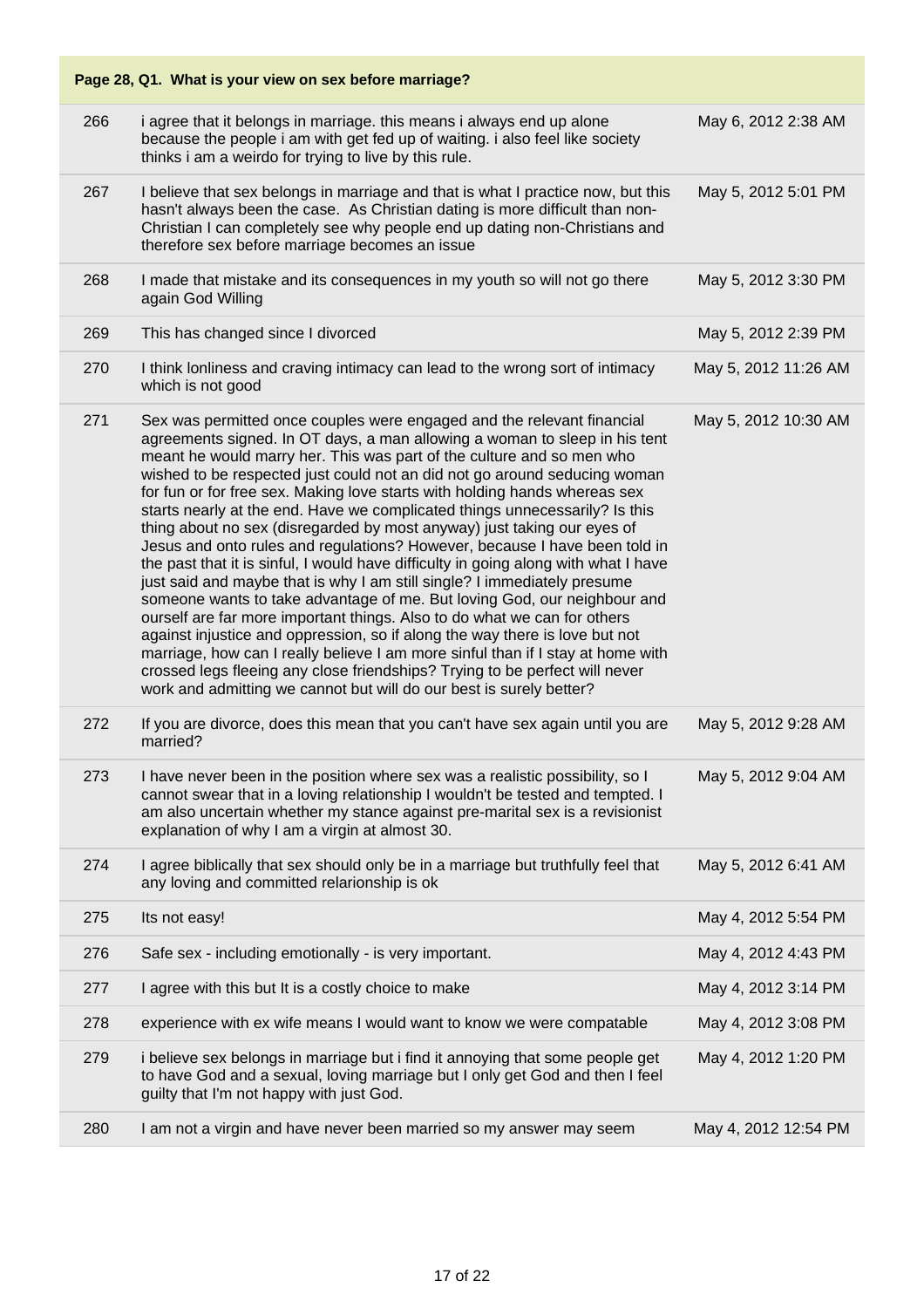|     | Page 28, Q1. What is your view on sex before marriage?                                                                                                                                                                                                                                                                                                              |                      |
|-----|---------------------------------------------------------------------------------------------------------------------------------------------------------------------------------------------------------------------------------------------------------------------------------------------------------------------------------------------------------------------|----------------------|
|     | hypercritical and head knowledge seems to be present. I have been celibate<br>for a few years and my original thinking is really the prevailing one, that is to<br>say rather than seeing marriage as a confinement more a place of total<br>freedom to be with one you love and loves you. Affection seems to have<br>been missing during most of my life (sorry!) |                      |
| 281 | there need to be teaching in church for singles concerning this, there needs<br>to be boundaries set before a relationship begins                                                                                                                                                                                                                                   | May 4, 2012 11:45 AM |
| 282 | this is one of the best traditions.                                                                                                                                                                                                                                                                                                                                 | May 4, 2012 7:24 AM  |
| 283 | I think it's a very personal and complex decision. For me, sex is the bodily<br>equivalent of the marriage vows, but I have no issue with people who take a<br>different view.                                                                                                                                                                                      | May 4, 2012 5:18 AM  |
| 284 | i'm sure i'll find it challenging once i actually meer someone but do want to<br>honour God by waiting for marriage                                                                                                                                                                                                                                                 | May 4, 2012 3:48 AM  |
| 285 | I think it would make a difference if both were committed christians                                                                                                                                                                                                                                                                                                | May 4, 2012 2:23 AM  |
| 286 | Its hard to wait as God intended without feeling that marriage is 'owed' to you<br>for doing the RIGHT thingIt doesn't quite work like that however.                                                                                                                                                                                                                | May 3, 2012 5:34 PM  |
| 287 | This has been the biggest issue for me, it has stopped several relationships<br>because they will have sex and I won't                                                                                                                                                                                                                                              | May 3, 2012 2:30 PM  |
| 288 | I can't judge anyone on this area.                                                                                                                                                                                                                                                                                                                                  | May 3, 2012 2:11 PM  |
| 289 | Its hard to remain pure in a sex-saturated society!                                                                                                                                                                                                                                                                                                                 | May 3, 2012 1:02 PM  |
| 290 | It am sure it will be worth waiting for.                                                                                                                                                                                                                                                                                                                            |                      |
|     |                                                                                                                                                                                                                                                                                                                                                                     | May 3, 2012 12:19 PM |
| 291 | I used to believe this strongly but not anymore                                                                                                                                                                                                                                                                                                                     | May 3, 2012 11:40 AM |
| 292 | My view point has changed over the years.                                                                                                                                                                                                                                                                                                                           | May 3, 2012 11:00 AM |
| 293 | but I accept that many people who are unmarried are strongly commited to<br>their partners as if they were married so sex for them is reserved for that one<br>special person.                                                                                                                                                                                      | May 3, 2012 10:24 AM |
| 294 | As one matures one may have other views according to circumstnces -<br>however sex must never be casual, only an expressison of real love and<br>commitment                                                                                                                                                                                                         | May 3, 2012 10:18 AM |
| 295 | It depends what you mean by sex. I believe that there can be degrees of<br>intimacy before marriage but that the full sexual act belongs only within<br>marriage. However some people believe that any form of intimacy is out.                                                                                                                                     | May 3, 2012 7:36 AM  |
| 296 | Doesn't make it easy but agree with the principle. I believe a relationship<br>should be built on emotional, physical and spiritual and focus on any one can<br>be unhelpful.                                                                                                                                                                                       | May 3, 2012 6:35 AM  |
| 297 | None of the above. Depends how you define marriage - marriage in the<br>eyes of God, or marriage according to church dogma!                                                                                                                                                                                                                                         | May 3, 2012 6:16 AM  |
| 298 | although this is only snce becoming a practising Christian three years ago.                                                                                                                                                                                                                                                                                         | May 3, 2012 5:24 AM  |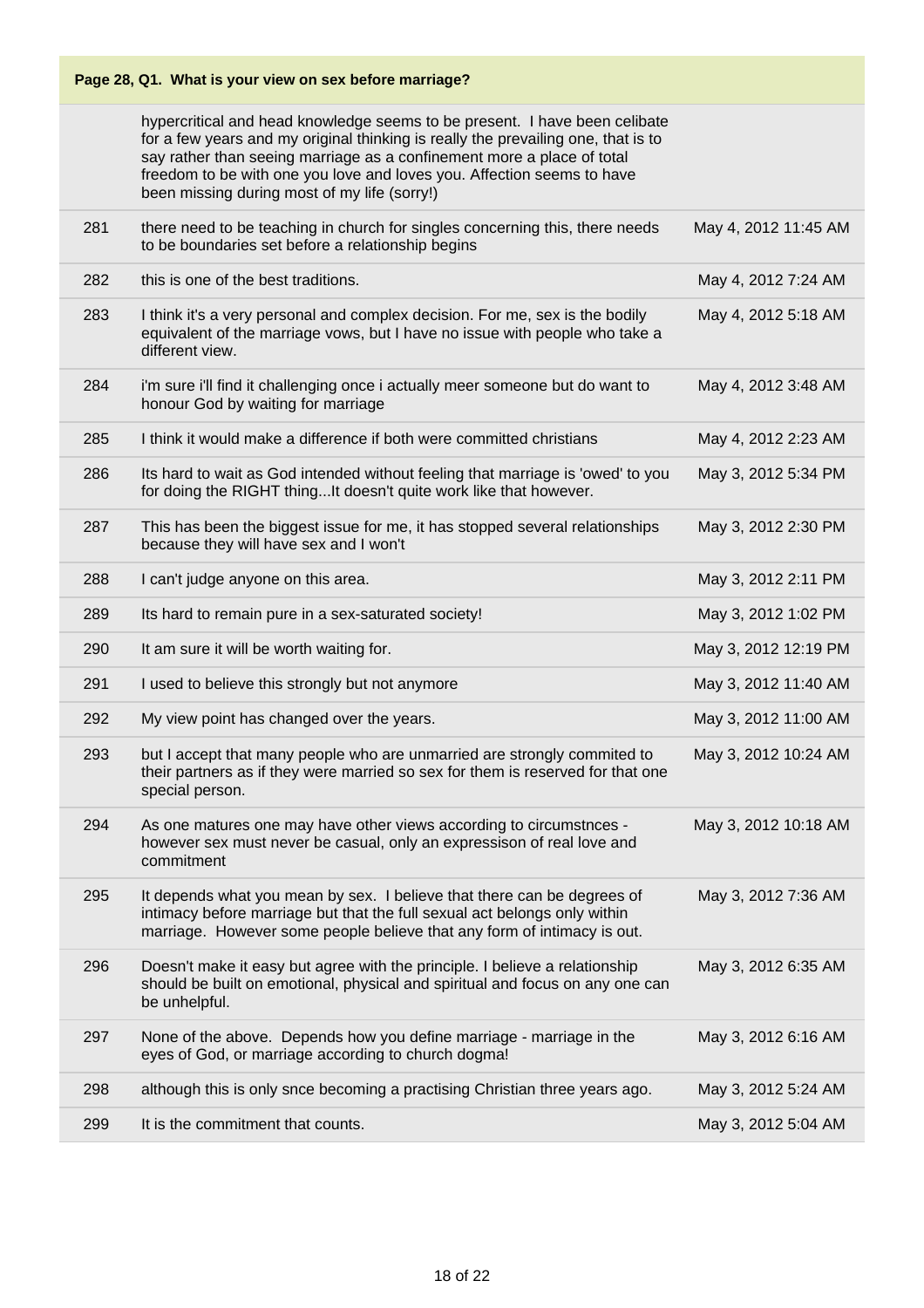|     | Page 28, Q1. What is your view on sex before marriage?                                                                                                                                                                                                                                                                                                                            |                      |
|-----|-----------------------------------------------------------------------------------------------------------------------------------------------------------------------------------------------------------------------------------------------------------------------------------------------------------------------------------------------------------------------------------|----------------------|
| 300 | it is hard to keep to this its all aroud and your only saying no to someing you<br>phicially emoitinl mental could do with and lots of people asy it is fun feels<br>like are missing ot on intamay but I wonder how much sex is intmate<br>inmarrage, so it is in that awy hard to except as it is aparently fun and<br>bonding but in the right context helpfull                | May 3, 2012 2:24 AM  |
| 301 | I believe it was wrong to have sex before marriage but that was hard to stick<br>to                                                                                                                                                                                                                                                                                               | May 3, 2012 1:09 AM  |
| 302 | The culture has changed a lot on thisbut this does not mean God had<br>changed his mind i though would feel condemned                                                                                                                                                                                                                                                             | May 2, 2012 7:53 PM  |
| 303 | Always consider Lord's commandment is DO NOT DO ADULTERY!                                                                                                                                                                                                                                                                                                                         | May 2, 2012 5:11 PM  |
| 304 | You should have offered an option of "Casual sex is OK"                                                                                                                                                                                                                                                                                                                           | May 2, 2012 4:14 PM  |
| 305 | What with the bombardment from TV, Internet, newspapers  not to mention<br>inappropriate dress its blooming difficult to not get frustrated !                                                                                                                                                                                                                                     | May 2, 2012 3:55 PM  |
| 306 | Have to be clear on that, otherwise makes life very difficult.                                                                                                                                                                                                                                                                                                                    | May 2, 2012 3:34 PM  |
| 307 | Was a virgin when married to my husband but he wassexually abusive from<br>early days of our marriage and therefore as such my views have changed<br>and I don't think I would wait for marriage to have sex aslong as the<br>relationship was a commited one. Saying this I haven't had sexwith anyone<br>other than my husband and that relationship ended nearly 10 years ago. | May 2, 2012 3:15 PM  |
| 308 | am fine but it doesn't make it any easier!!                                                                                                                                                                                                                                                                                                                                       | May 2, 2012 3:14 PM  |
| 309 | I think if people really believed that they should not have sex before marriage<br>they wouldn't, but for quite a number it is not a strongly held belief.                                                                                                                                                                                                                        | May 2, 2012 2:52 PM  |
| 310 | i have ended alot of relationships because things where heading to a place i<br>wasn,t prepared to go.this includes christian men who talk about having<br>great values but still try for sex outside marriage                                                                                                                                                                    | May 2, 2012 2:49 PM  |
| 311 | I have had 2 friends who waited to have sex until after marriage. One was<br>gay and couldn't perform, the other had a child size penis. They both said<br>they knew only a Christian girl could be tricked into no sex before marriage.<br>That made me change my view.                                                                                                          | May 2, 2012 2:45 PM  |
| 312 | Sex belongs in committed relationship ideally marriage                                                                                                                                                                                                                                                                                                                            | May 2, 2012 2:12 PM  |
| 313 | interesting in heaven there is no sex, so it is only for fulfillment now, so<br>guess if God loves me now then I can taste heaven on earth now, including<br>no sex, it,s only temporary HIS IOVE ENDURES FOREVER                                                                                                                                                                 | May 2, 2012 2:00 PM  |
| 314 | sex is just one aspect of a union.                                                                                                                                                                                                                                                                                                                                                | May 2, 2012 1:57 PM  |
| 315 | I want a deep relationship and i think this is best grown before sex is<br>involved. Maybe this is why God made this rule.                                                                                                                                                                                                                                                        | May 2, 2012 1:12 PM  |
| 316 | People give too much importance to sex - both exual gratification and sexual<br>morality                                                                                                                                                                                                                                                                                          | May 2, 2012 12:43 PM |
| 317 | it works for some, but not others                                                                                                                                                                                                                                                                                                                                                 | May 2, 2012 12:32 PM |
| 318 | I am a virgin and have never felt poorer off for being one. I intend to wait for                                                                                                                                                                                                                                                                                                  | May 2, 2012 12:23 PM |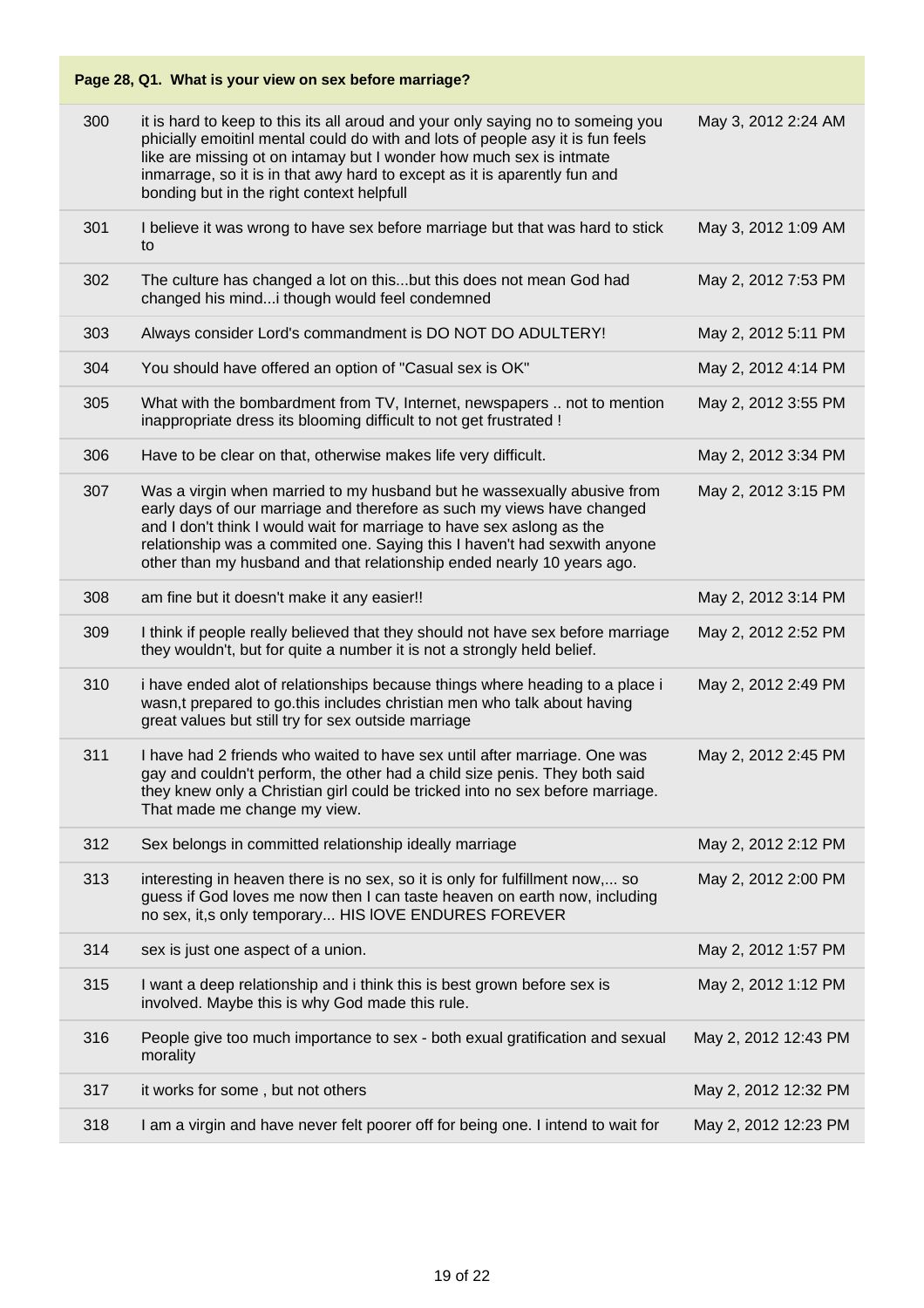|     | marriage.                                                                                                                                                                                                                                                                                                                                                                                                                                                                                                                                                                                                                                                                                                                                                                                                       |                      |
|-----|-----------------------------------------------------------------------------------------------------------------------------------------------------------------------------------------------------------------------------------------------------------------------------------------------------------------------------------------------------------------------------------------------------------------------------------------------------------------------------------------------------------------------------------------------------------------------------------------------------------------------------------------------------------------------------------------------------------------------------------------------------------------------------------------------------------------|----------------------|
| 319 | Sick of patronsing books on the subject. We live in a sexualised culture. I am<br>celibate. It is killing me. Partly cos no one will talk to me about how hard it is.<br>The church teaches really rubbish stuff about the genders and sex. As a<br>woman I shoul dbe sweet and angelic and pure. I am not. I don't want to be. I<br>want to be safe. I don't want to deny I am a sexual being. I don't want to be<br>afraid of being sexual person I also want to deal with that in a healthy<br>manner and a godly manner.                                                                                                                                                                                                                                                                                    | May 2, 2012 12:10 PM |
| 320 | I want to wait for marriage to have sex, but wouldn't rule out marrying<br>someone who hasn't waited, depending on circumstances/reasons!                                                                                                                                                                                                                                                                                                                                                                                                                                                                                                                                                                                                                                                                       | May 2, 2012 12:02 PM |
| 321 | Although I'm in a relationship and we have agreed to save a sexual<br>relationship until marriage, should that be our future, we both consider that<br>there would be nothing nicer than cuddling up together to sleep - but we also<br>accept that this would probably lead to frustration, and choose not to do so. I<br>would never condemn another for making the choice to do that though - in a<br>loving and committed relationship. Also, we have both been married before,<br>so the concept of sexual relationship is altered slightly - both our marriage<br>sexual relationships were ultimately ruined by violated trust, and as that is<br>not the case in our own relationship, a sexual encounter would feel like<br>cementing our commitment. However, we choose to keep it and not 'ruin' it. | May 2, 2012 11:49 AM |
| 322 | I think no sex before marriage is right, but after marriage is perhaps different.<br>It can place an enormous pressure on the divorced to remarry to get back<br>what they have lost, without any other 'stopping off point' for a relationship<br>besides remarriage                                                                                                                                                                                                                                                                                                                                                                                                                                                                                                                                           | May 2, 2012 11:46 AM |
| 323 | I'm fine with it but aware I may never marry, which would be disappoing to<br>say the least.                                                                                                                                                                                                                                                                                                                                                                                                                                                                                                                                                                                                                                                                                                                    | May 2, 2012 11:41 AM |
| 324 | chance would be a fine thing!                                                                                                                                                                                                                                                                                                                                                                                                                                                                                                                                                                                                                                                                                                                                                                                   | May 2, 2012 11:25 AM |
| 325 | My answer when younger would have been number 2                                                                                                                                                                                                                                                                                                                                                                                                                                                                                                                                                                                                                                                                                                                                                                 | May 2, 2012 10:44 AM |
| 326 | easier said than done, but this is what is best for us and what God wants                                                                                                                                                                                                                                                                                                                                                                                                                                                                                                                                                                                                                                                                                                                                       | May 2, 2012 10:36 AM |
| 327 | It's my principle, but you can never say what will happen.                                                                                                                                                                                                                                                                                                                                                                                                                                                                                                                                                                                                                                                                                                                                                      | May 2, 2012 10:34 AM |
| 328 | More should be positively preached on the specaility of being a virgin and<br>keeping it for the someone special.                                                                                                                                                                                                                                                                                                                                                                                                                                                                                                                                                                                                                                                                                               | May 2, 2012 10:32 AM |
| 329 | sex outside marriage is not worth the risk                                                                                                                                                                                                                                                                                                                                                                                                                                                                                                                                                                                                                                                                                                                                                                      | May 2, 2012 10:26 AM |
| 330 | sex does belong in marriage but difficult to find someone else believing same<br>as me!                                                                                                                                                                                                                                                                                                                                                                                                                                                                                                                                                                                                                                                                                                                         | May 2, 2012 10:10 AM |
| 331 | This is a difficult subject. If one person has a past, they cannot change that,<br>however with God's grace they can repent and be healed and washed clean.<br>From there on it should be possible to change one's present and influence<br>future behaviour, but some behavioural patterns take longer to break and<br>submit to God completely, especially if they are wrapped in with issues of<br>self esteem or past negative experiences.                                                                                                                                                                                                                                                                                                                                                                 | May 2, 2012 10:06 AM |
| 332 | i think that it is important but is not the worst thing in the world if you slip up<br>once and work through it. its how you deal with things as some poeple<br>move away from God and feel ashamed and carry on sinning . God wants us                                                                                                                                                                                                                                                                                                                                                                                                                                                                                                                                                                         | May 2, 2012 9:59 AM  |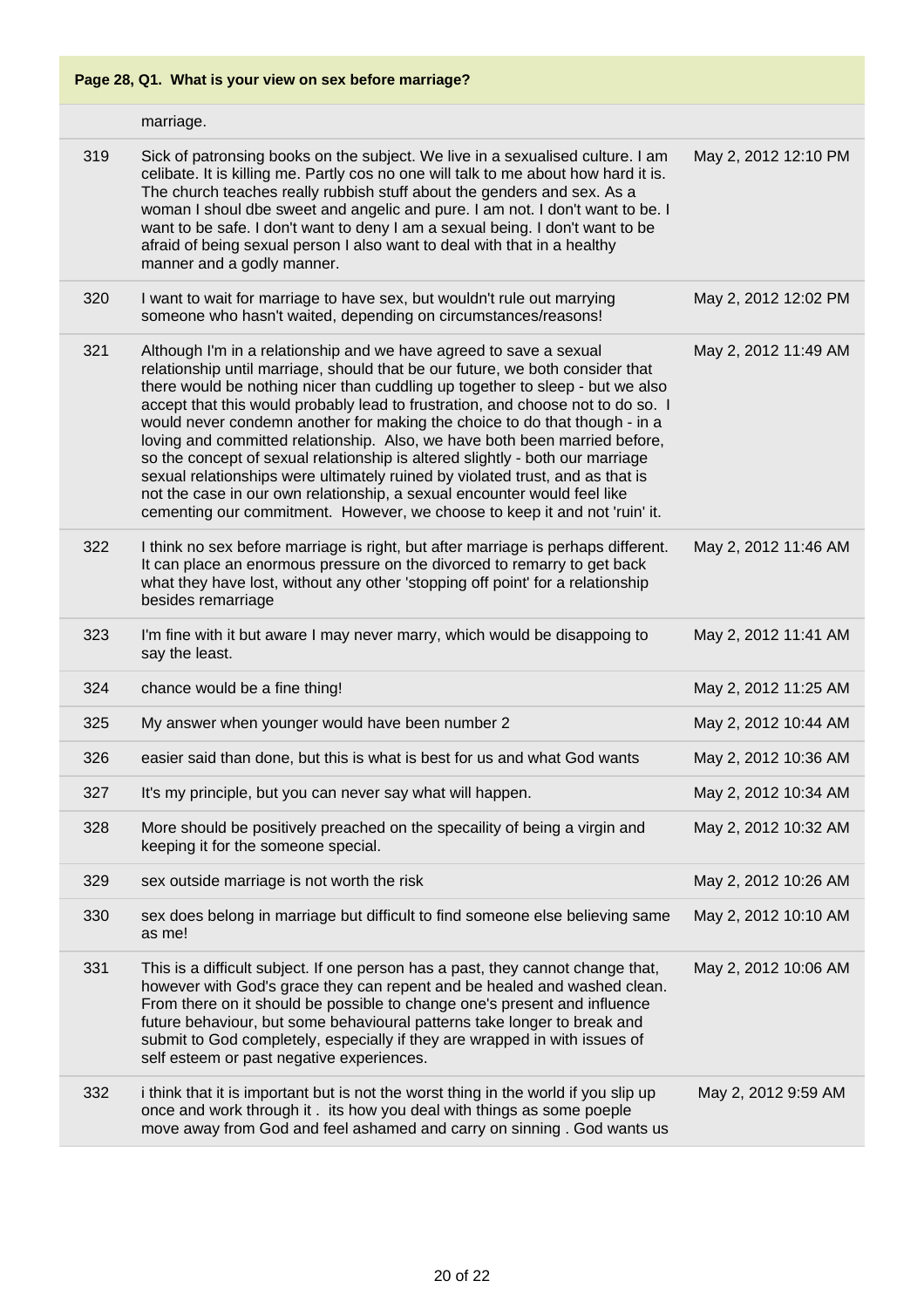to have no soul ties and not get ourselves messed up but if you do it it sint the biggest sin ,they are all equal in the eyes of the Lord.

| 333 | I m not saying that it wouldn't be very difficult to refrain!                                                                                                                                                                                                                                                                                                                                                                                                                                                                                                                                                                                                                                                                                                                                                                                                                                                                                                                                                                                                                                                                                                                                  | May 2, 2012 9:47 AM |
|-----|------------------------------------------------------------------------------------------------------------------------------------------------------------------------------------------------------------------------------------------------------------------------------------------------------------------------------------------------------------------------------------------------------------------------------------------------------------------------------------------------------------------------------------------------------------------------------------------------------------------------------------------------------------------------------------------------------------------------------------------------------------------------------------------------------------------------------------------------------------------------------------------------------------------------------------------------------------------------------------------------------------------------------------------------------------------------------------------------------------------------------------------------------------------------------------------------|---------------------|
| 334 | I choose to not have sex before marriage but find this difficult                                                                                                                                                                                                                                                                                                                                                                                                                                                                                                                                                                                                                                                                                                                                                                                                                                                                                                                                                                                                                                                                                                                               | May 2, 2012 8:43 AM |
| 335 | I accept that this is Gods directive and I live by it but at times it is really hard<br>to understand                                                                                                                                                                                                                                                                                                                                                                                                                                                                                                                                                                                                                                                                                                                                                                                                                                                                                                                                                                                                                                                                                          | May 2, 2012 8:31 AM |
| 336 | I openly let the other person decide. I am happy waiting, but alsomjust as<br>happy not                                                                                                                                                                                                                                                                                                                                                                                                                                                                                                                                                                                                                                                                                                                                                                                                                                                                                                                                                                                                                                                                                                        | May 2, 2012 8:22 AM |
| 337 | Unfortunately, my ex-husband did not believe this                                                                                                                                                                                                                                                                                                                                                                                                                                                                                                                                                                                                                                                                                                                                                                                                                                                                                                                                                                                                                                                                                                                                              | May 2, 2012 8:11 AM |
| 338 | I think its made me a bit 'sexless' though, as for years i have switched this<br>part of myself off                                                                                                                                                                                                                                                                                                                                                                                                                                                                                                                                                                                                                                                                                                                                                                                                                                                                                                                                                                                                                                                                                            | May 2, 2012 7:55 AM |
| 339 | it hard when you been married, looked at old testment and what moses did.                                                                                                                                                                                                                                                                                                                                                                                                                                                                                                                                                                                                                                                                                                                                                                                                                                                                                                                                                                                                                                                                                                                      | May 2, 2012 7:51 AM |
| 340 | Sex is for marriage only but it isn't an easy thing                                                                                                                                                                                                                                                                                                                                                                                                                                                                                                                                                                                                                                                                                                                                                                                                                                                                                                                                                                                                                                                                                                                                            | May 2, 2012 7:50 AM |
| 341 | Think it is very difficult in current society - particularly if you have been<br>converted later in life. Completely understand why this is the case, but there<br>is huge pressure from men otherwise.                                                                                                                                                                                                                                                                                                                                                                                                                                                                                                                                                                                                                                                                                                                                                                                                                                                                                                                                                                                        | May 2, 2012 7:31 AM |
| 342 | What happens after a first marriage ends? Can any second marriage be OK?                                                                                                                                                                                                                                                                                                                                                                                                                                                                                                                                                                                                                                                                                                                                                                                                                                                                                                                                                                                                                                                                                                                       | May 2, 2012 7:02 AM |
| 343 | Totally happy with the concept and there would be far fewer single parent<br>families around if this was lived by. Very hard to live by though!                                                                                                                                                                                                                                                                                                                                                                                                                                                                                                                                                                                                                                                                                                                                                                                                                                                                                                                                                                                                                                                | May 2, 2012 6:57 AM |
| 344 | As a recent ocnvert my ideas are changing about sex                                                                                                                                                                                                                                                                                                                                                                                                                                                                                                                                                                                                                                                                                                                                                                                                                                                                                                                                                                                                                                                                                                                                            | May 2, 2012 6:51 AM |
| 345 | I believe that sex is best in marriage - but many, many, people has fulfilled<br>lives having sex outside of marriage. It does not neccesarily lead to doom,<br>despair, and death as you hear in some sermons. Whilst this is not the way<br>that God wants us to live, waitng until my midtwenties to have sex, I believe,<br>was unhealthy for me as a person. Also, in a post-Christian society, not<br>being sexually experienced is a huge, huge disadvantage.                                                                                                                                                                                                                                                                                                                                                                                                                                                                                                                                                                                                                                                                                                                           | May 2, 2012 6:51 AM |
| 346 | i am 60 not 30 less important now!                                                                                                                                                                                                                                                                                                                                                                                                                                                                                                                                                                                                                                                                                                                                                                                                                                                                                                                                                                                                                                                                                                                                                             | May 2, 2012 6:47 AM |
| 347 | i have not yet had sex although 'dabbled'. i was once nearly killed for<br>refusing to be physcial with someone because they thought iwas rejecting<br>them, since then i am a klot more cautious about being around men, the man<br>i am dating now, despite not being a christian had a christain upbringing, and<br>never tries to get me to doanythingi feel uncomfortable with. he was debating<br>not dating me for a long time because of my beluefs, despite that fact that he<br>had fallen for me, beacsue he fekt it would be wrong to aska a virgin to give<br>up her status for the sake of his needs (ahhh). because i jknow this, i ahve<br>relaxed my boundaries very slightly and alrthough we dont have sex we have<br>been intimate and i am really happy that i have done this. it helps to reassure<br>him that i do love him and fancy him. he is also a vicars sone which is why i<br>think he respects me so much. i think if he did have sex with me that he<br>would lose some respect for me if im honest. i dont think he's aware of this,<br>but when i recently told him that i woulldnt do the next thing he asked, he<br>was happy to be in my company anyway. | May 2, 2012 6:45 AM |